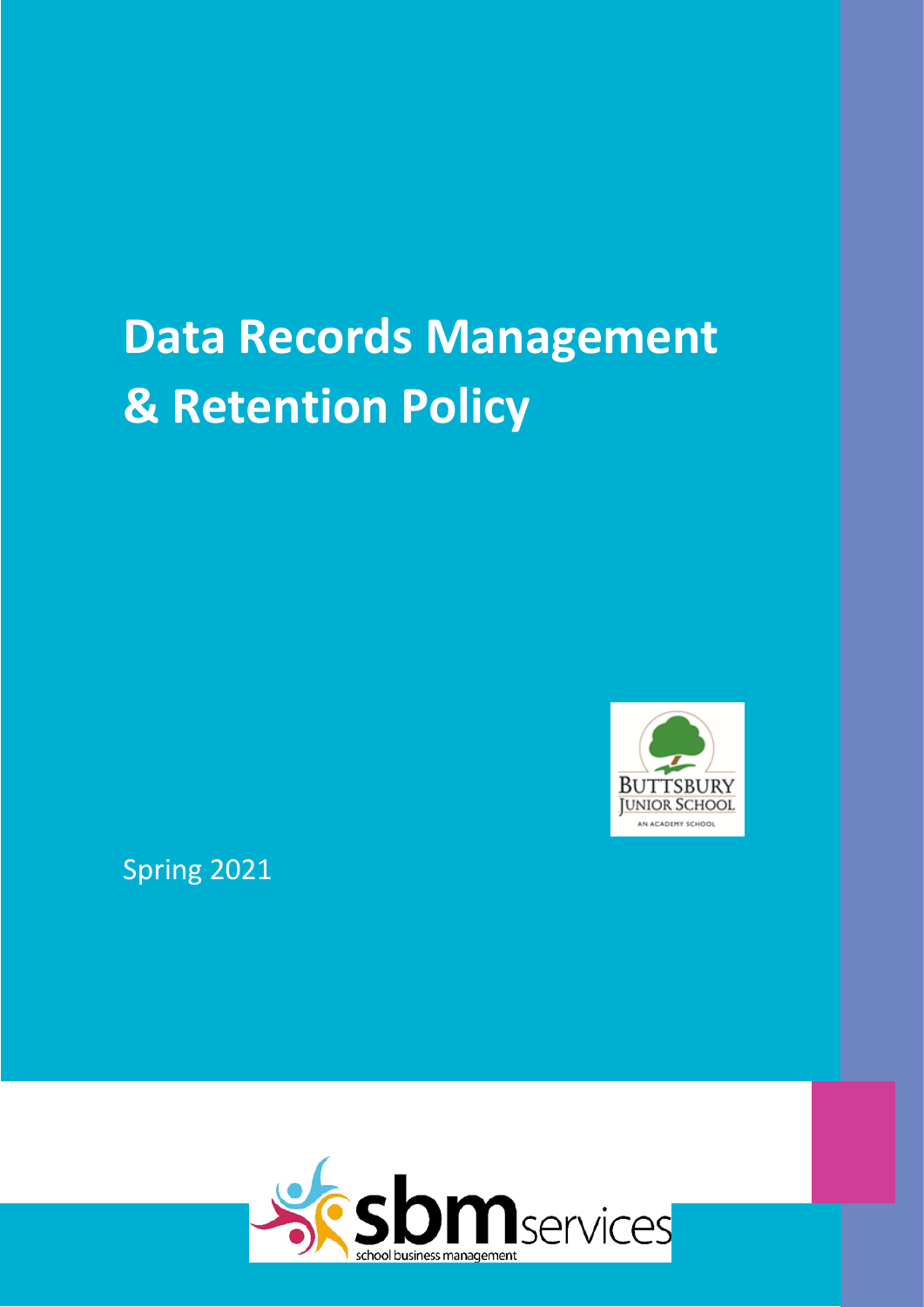**This template has been provided by SBM Services (uk) Ltd and is only authorised for use by those schools in contract with SBM Services (uk) Ltd. This template may not be reproduced, stored in a retrieval system or transmitted in any form or by any means, electronic, mechanical, photocopying, recording or otherwise without the prior written permission of SBM Services (uk) Ltd.**

**Copyright © 2019 All rights reserved**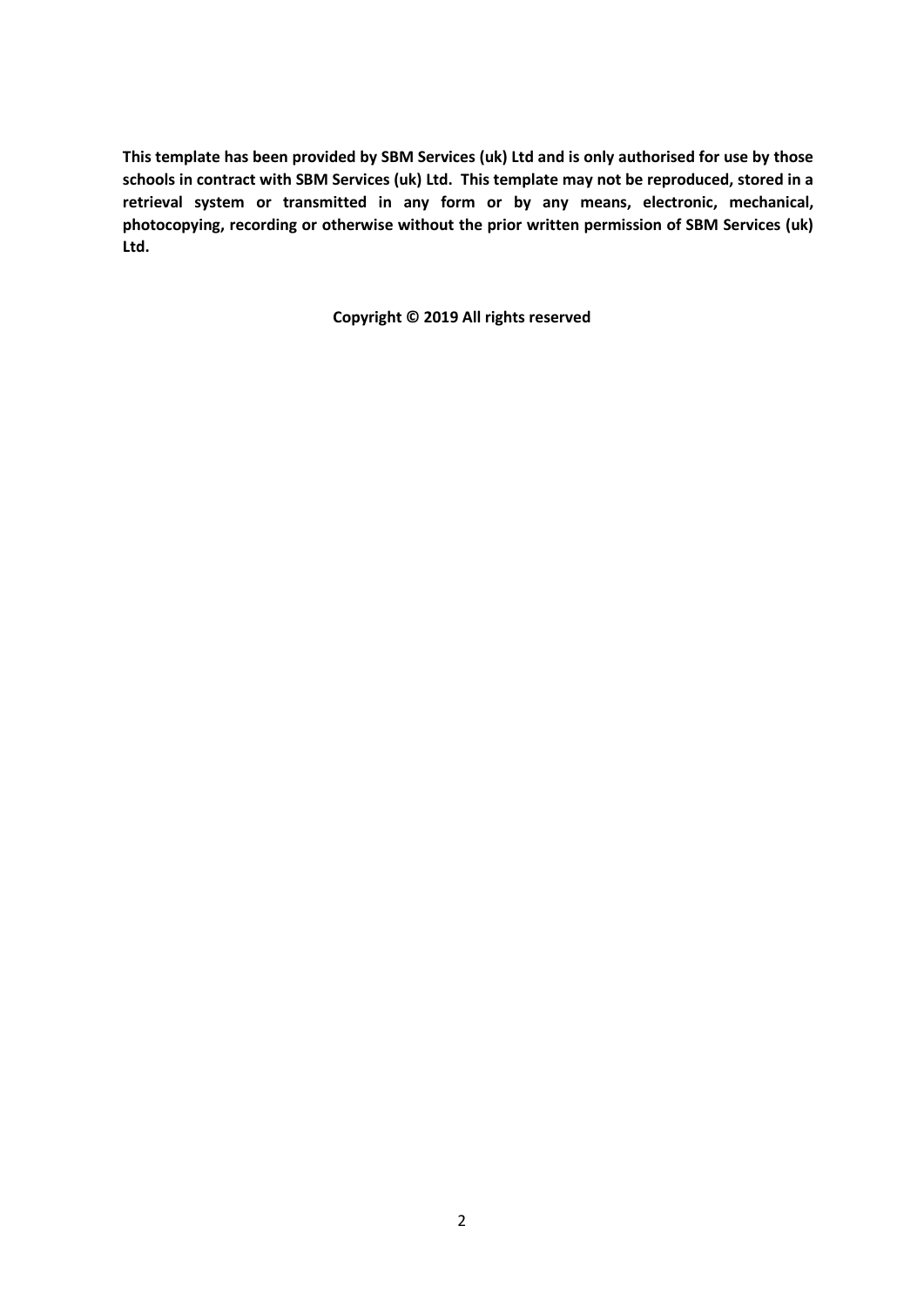#### **Contents**

| <b>Section Title</b>                                  | Page No.       |
|-------------------------------------------------------|----------------|
| Scope of the Policy                                   | 6              |
| Responsibilities                                      | 6              |
| <b>Information Security &amp; Business Continuity</b> | 6              |
| Digital Data<br>$\bullet$                             |                |
| Hardcopy Data<br>$\bullet$                            |                |
| Disclosure/Confidentiality                            | 7              |
| Safe Disposal of Records                              | 7              |
| <b>Security Breaches</b>                              | $\overline{7}$ |
| <b>Retention Guidelines</b>                           | 8              |

# **Changes to Version 1.4 (October 2019)**

| <b>Section 5: Pupil Management</b> |                                                                                                                                  |  |  |  |  |
|------------------------------------|----------------------------------------------------------------------------------------------------------------------------------|--|--|--|--|
| 5.1.1 - Pupil's Education Record   | Actions at the end of the records life -<br>Primary - amended to include independent<br>school, moving abroad and home schooling |  |  |  |  |

# **Changes to Version 1.3 (September 2019)**

| <b>Section of the Retention Schedule</b>                                                                                | <b>Details</b>                                                                                                          |
|-------------------------------------------------------------------------------------------------------------------------|-------------------------------------------------------------------------------------------------------------------------|
| <b>Section 1: Management of the School</b>                                                                              |                                                                                                                         |
| 1.1. – Principal Set of Governor Minutes                                                                                | Retention period - description elaborated<br>٠                                                                          |
| 1.1. – Inspection copies of Governor Minutes                                                                            | Removed<br>$\bullet$                                                                                                    |
| 1.1.3 – Reports presented to the Governing<br>Body                                                                      | Retention period amended<br>$\bullet$                                                                                   |
| 1.1.4 – Meeting papers relating to annual<br>parents' meeting held under section 33 of the<br><b>Education Act 2002</b> | Data Protection Issues - changed from No<br>$\bullet$<br>to Yes                                                         |
| 1.1.5 to 1.1.21 – Governor Records (various)                                                                            | New sections<br>$\bullet$                                                                                               |
| 1.3.4 - Register of Admissions                                                                                          | Statutory Provisions amended.<br>$\bullet$<br>Action at the end of the records life<br>amended.                         |
| 1.4.5 – Visitors' Books and Signing In Sheets                                                                           | Record type amended to reflect inclusion of<br>$\bullet$<br>electronic signing in records.<br>Amended Retention Period. |
| 1.4.7 - School Privacy Notice sent to parents                                                                           | New section                                                                                                             |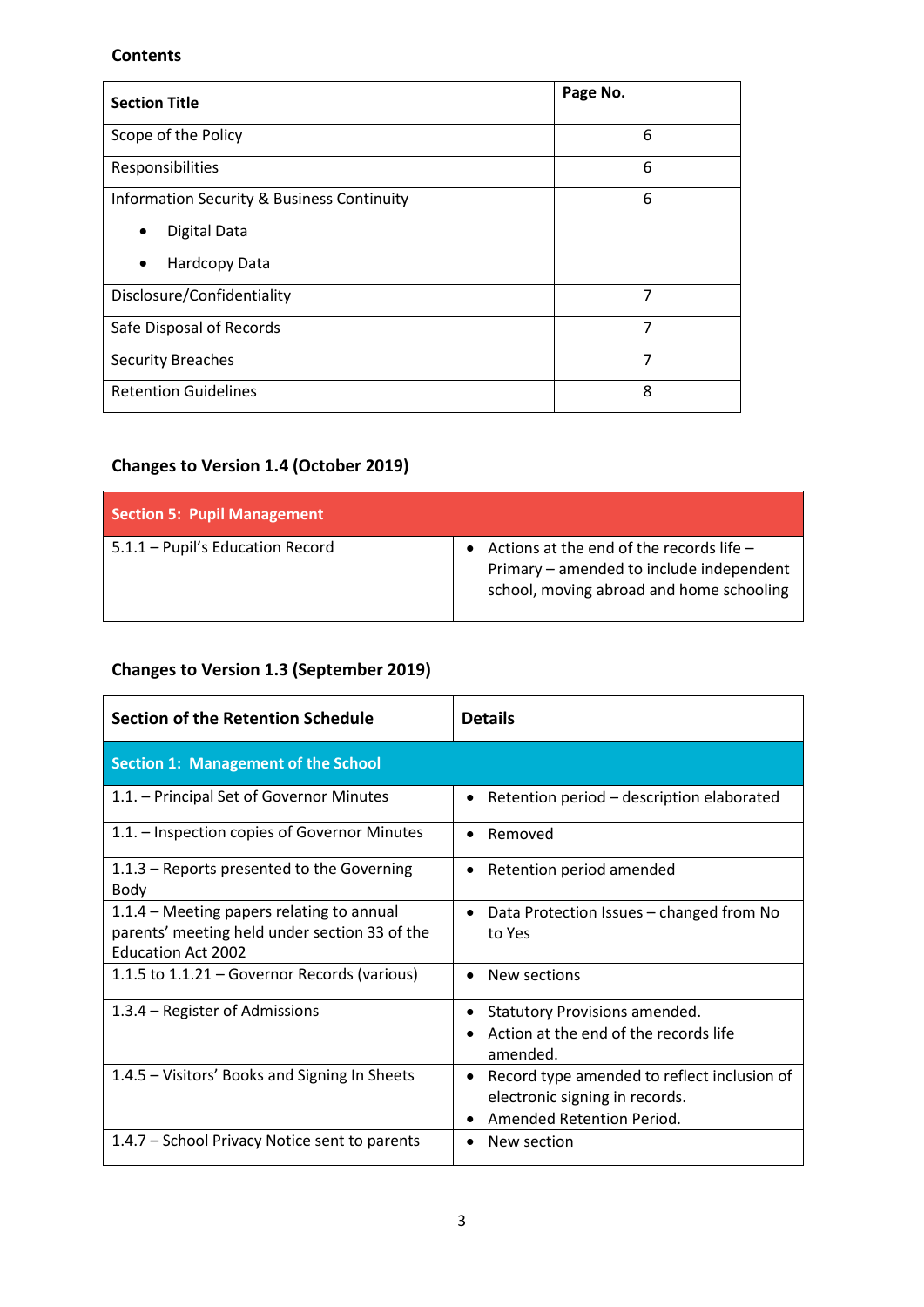| 1.4.8 - Parental consent related to GDPR                          | • New section                                                                                                                                                                        |
|-------------------------------------------------------------------|--------------------------------------------------------------------------------------------------------------------------------------------------------------------------------------|
| <b>Section 2: HR Management of the School</b>                     |                                                                                                                                                                                      |
| 2.1.4 - Pre-employment vetting information -<br><b>DBS</b> checks | Data Protection Issues - changed from No<br>$\bullet$<br>to Yes<br>Statutory Provisions - updated to KCSiE<br>2019                                                                   |
| 2.2.1 - Staff Personal File                                       | Retention Period amended to reflect IICSA<br>$\bullet$<br>enquiries                                                                                                                  |
| Timesheets                                                        | Removed from retention schedule<br>٠                                                                                                                                                 |
| 2.2.2 - Annual Appraisal (was section 2.2.3)                      | <b>Retention Period amended</b><br>$\bullet$                                                                                                                                         |
| 2.2.3 to 2.2.6 (various)                                          | New sections<br>$\bullet$                                                                                                                                                            |
| 2.3 - Management of Disciplinary & Grievance<br>Process           | New introductory note<br>$\bullet$                                                                                                                                                   |
| 2.3.1 - Allegation of a child protection nature                   | <b>Statutory Provisions amended</b><br>$\bullet$<br><b>Retention Period amended</b>                                                                                                  |
| 2.4 - Payroll & Pensions (was section 2.5)<br>2.4.1 to 2.4.27     | New sections<br>$\bullet$                                                                                                                                                            |
| <b>Section 3: Financial Management of the School</b>              |                                                                                                                                                                                      |
| 3.4 Pupil Finance<br>3.4.1 to 3.4.2                               | New section<br>$\bullet$                                                                                                                                                             |
| <b>Section 4: Property Management</b>                             |                                                                                                                                                                                      |
| 4.1.3 - Records relating to accident/injury at<br>work            | Statutory Provisions - amended<br>$\bullet$<br>Retention Period Adults - amended<br>$\bullet$<br>Retention Period Children - amended<br>٠                                            |
| 4.1.9 - Fire precaution log books                                 | New section<br>$\bullet$                                                                                                                                                             |
| 4.3 Maintenance<br>4.3.1 and 4.3.2                                | <b>Retention Periods amended</b>                                                                                                                                                     |
| <b>Section 5: Pupil Management</b>                                |                                                                                                                                                                                      |
| <b>Pupil Management</b>                                           | New introductory note                                                                                                                                                                |
| 5.1.1 - Pupil's Education Record                                  | <b>Statutory Provisions amended</b><br>$\bullet$<br>Actions at the end of the records life -<br>Primary - amended<br>Actions at the end of the records life -<br>Secondary - amended |
| 5.1.2 - Examination Results                                       | • Actions at the end of the records life $-$<br>public - amended                                                                                                                     |
| 5.1.3 - Child Protection Information held on<br>pupil file        | Statutory Provisions - amended<br>٠<br>Retention Period - amended<br>$\bullet$<br>Actions at the end of the records life -<br>amended                                                |
| 5.1.4 - Child Protection Information held in<br>separate files    | Statutory Provisions - amended<br>$\bullet$<br>Retention Period - amended                                                                                                            |
| 5.2.2 - Correspondence relating to authorised<br>absence          | Data Protection Issues - changed from<br>$\bullet$<br>blank to Potential                                                                                                             |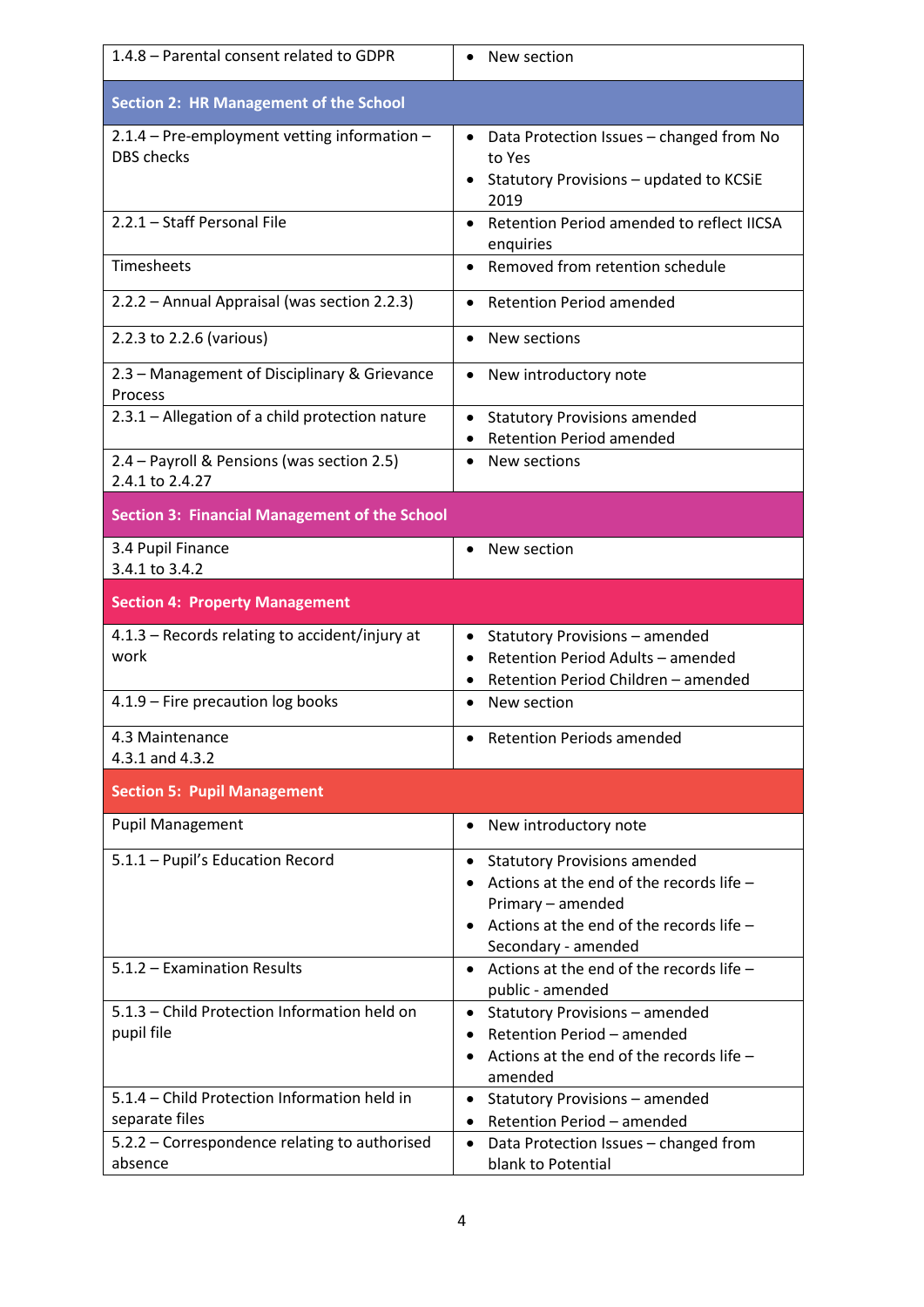| 5.3.1 - Special Educational Needs files, reviews<br>and Individual Education Plans<br>5.3.2 to 5.3.4 | Record Type – amended<br><b>Statutory Provisions - amended</b><br>Retention Period - amended<br>Actions at the end of the records life -<br>amended<br>Removed<br>$\bullet$ |
|------------------------------------------------------------------------------------------------------|-----------------------------------------------------------------------------------------------------------------------------------------------------------------------------|
|                                                                                                      |                                                                                                                                                                             |
| <b>Section 6: Curriculum Management</b>                                                              |                                                                                                                                                                             |
| $6.1.6$ and $6.1.7$ – Moderation                                                                     | New section<br>$\bullet$                                                                                                                                                    |
| <b>Section 7: Extra Curricular Activities</b>                                                        |                                                                                                                                                                             |
| 7.1.1 and 7.1.2 - Records created by schools to<br>obtain approval                                   | Sections removed<br>$\bullet$                                                                                                                                               |
| Walking Bus (was 7.2)                                                                                | Section removed<br>$\bullet$                                                                                                                                                |
| 7.2.1: Family Liaison Officers and Home School<br>Liaison Assistants<br>7.2.1 to 7.2.6               | Actions at the end of the records life -<br>$\bullet$<br>amended                                                                                                            |
| 7.3 Parent Teacher Associations and Alumni<br>Associations                                           | New section<br>$\bullet$                                                                                                                                                    |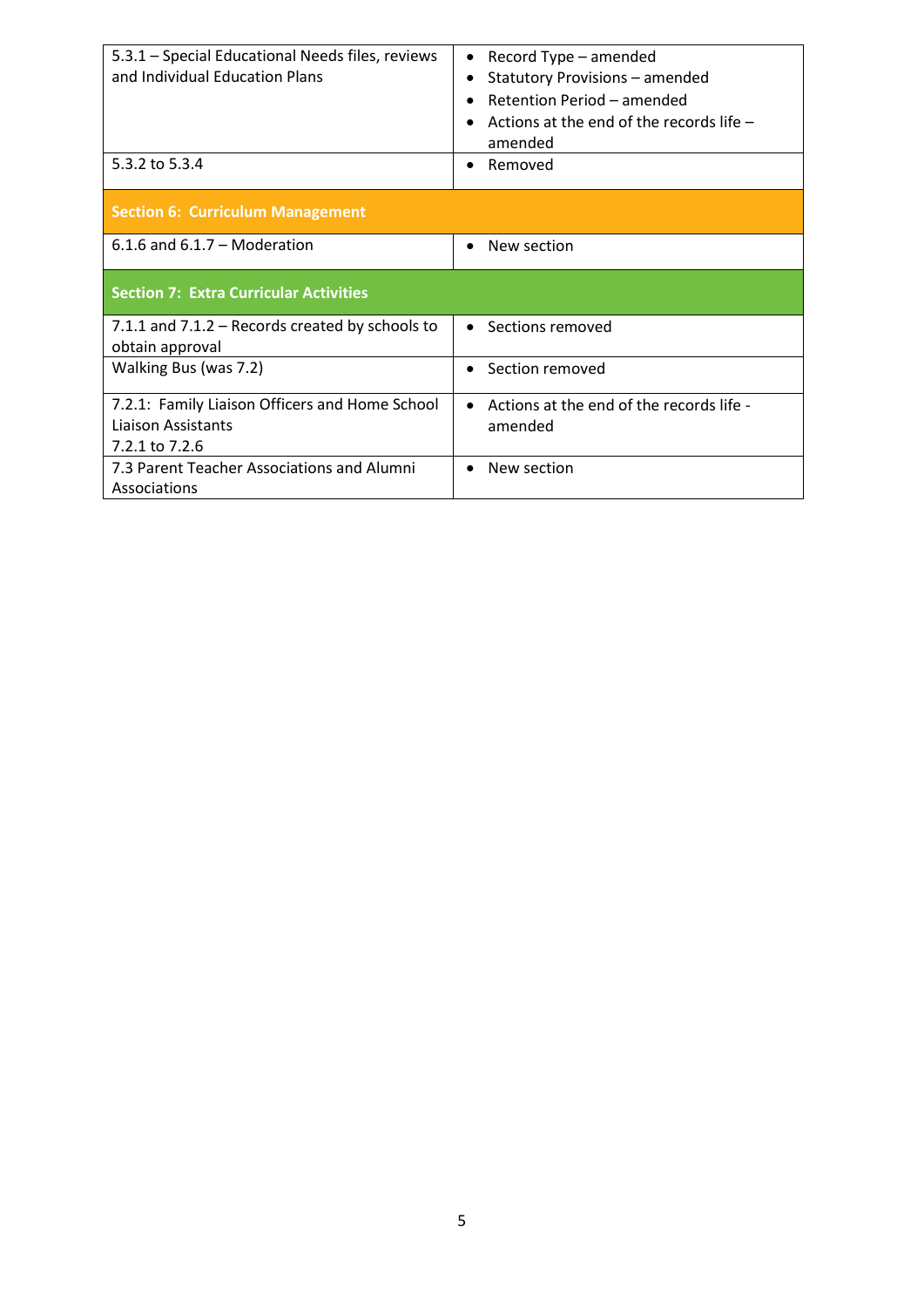# **Data Records Management & Retention Policy**

The school recognises that by efficiently managing its records, it will be able to comply with its legal and regulatory obligations and to contribute to the effective overall management of the institution. Records provide evidence for protecting the legal rights and interests of the school and provide evidence for demonstrating performance and accountability. This document provides the policy framework through which this effective management can be achieved and audited.

#### **1: Scope of the Policy**

This policy applies to all records created, received or maintained by staff of the school in the course of carrying out its functions.

Records are defined as all those documents that facilitate the business carried out by the school and which are thereafter retained (for a set period) to provide evidence of its transactions or activities. These records may be created, received or maintained in hard copy or electronically.

#### **2: Responsibilities**

The school has a corporate responsibility to maintain its records and record keeping systems in accordance with the regulatory environment. The person with overall responsibility for this policy is the Headteacher.

The person responsible for records management in the school will give guidance for good records management practice and will promote compliance with this policy so that information will be retrieved easily, appropriately and in a timely way.

The Data Protection Officer will monitor compliance with this policy by surveying at least annually to check if records are stored securely and can be accessed appropriately.

Individual staff and employees must ensure that records for which they are responsible are accurate and are maintained and disposed of in accordance with the school's retention guidelines.

#### **3: Information Security & Business Continuity**

In order to protect the data and records the school is responsible for, the following security measures will be implemented.

#### **The Storage & Security of Digital Data**

**Back Up System:** The school will undertake regular back-ups of all information held electronically to enable restoration of the data in the event of an environmental or data corruption incident.

The school tests that data can be restored from a back-up on a regular basis.

**Controlling the Storage of Digital Data:** Personal information is not to be stored on the hard drive of any laptop or PC unless the device is running encryption software.

The school's Bring Your Own Device policy outlines how data can be accessed and stored on personal devices.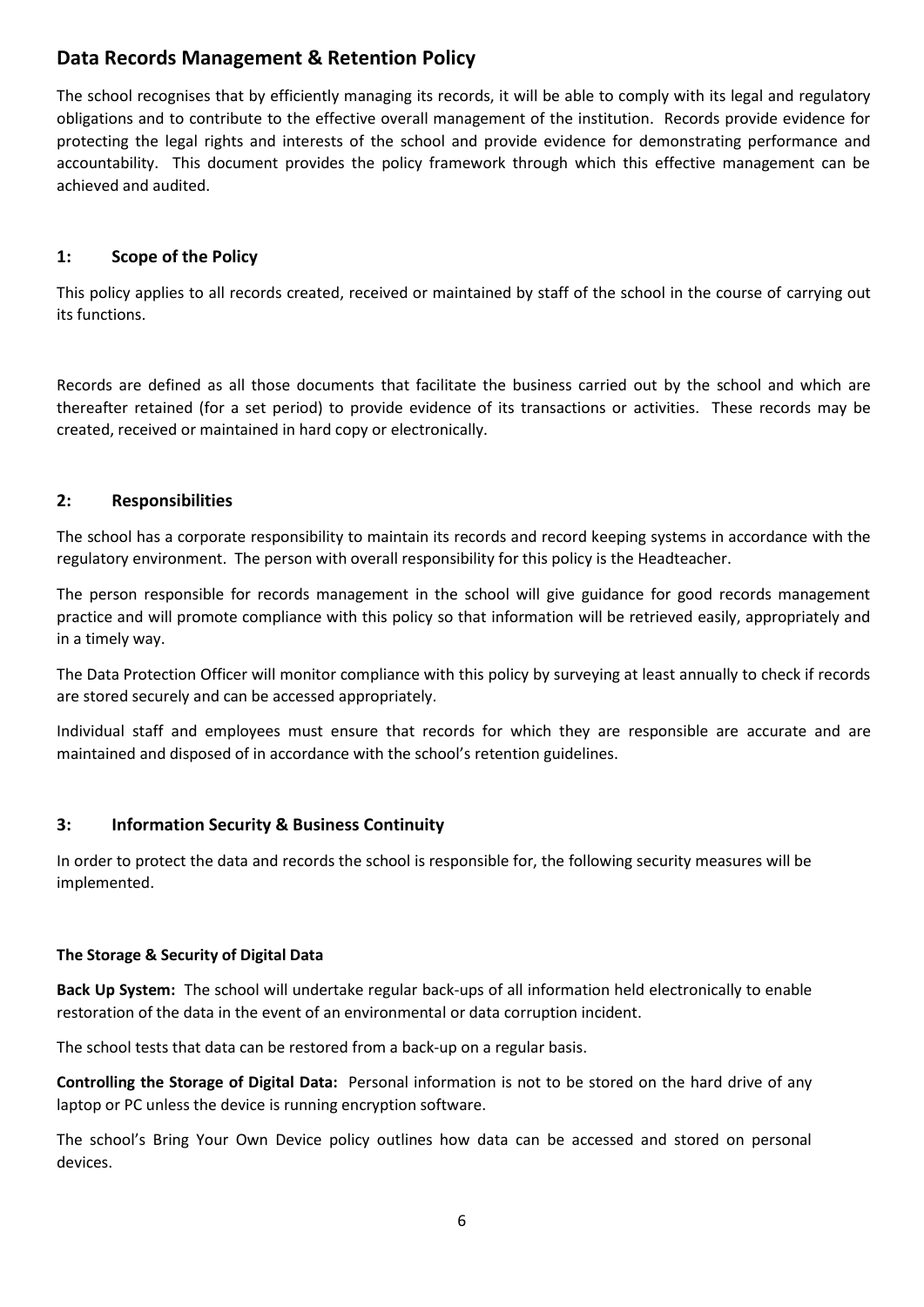**Password Control:** The school will ensure that data is subject to a robust password protection regime and has strict password control policies in place. Password sharing is not encouraged. Staff are required to lock their PCs when they are away from their desks to prevent unauthorised use.

**Location of Server Equipment:** The school will ensure that the server environment is managed to prevent access by unauthorised people.

#### **The Storage & Security of Hard Copy Data**

**Storage of Physical Records:** The school recommends that all physical records are stored in filing cabinets, drawers or cupboards. Sensitive physical records should be kept in a lockable storage area. This is to prevent unauthorised access but also to protect against the risk of fire and flooding.

**Unauthorised Access, Theft or Loss:** Staff are encouraged not to take personal data on staff or students out of the school unless there is no alternative. Records held within the school should be in lockable cabinets.

**Clear Desk Policy:** In order to avoid unauthorised access to physical records which contain sensitive or personal information and will protect physical records from fire and/or flood dame, the school operates a clear desk policy. This involves the removal of the physical records to a cupboard or drawer (lockable where appropriate). It does not mean that the desk has to be cleared of all contents.

#### **4: Disclosure / Confidentiality**

Staff are made aware of the importance of ensuring that personal information is only disclosed to people who are entitled to receive it and that consideration has been given to the General Data Protection Regulations. This is outlined in the Staff Handbook.

If the school receives a request for information from a third party, then the process outlined in the Third Party Requests for Information Process should be followed.

#### **5. Safe Disposal of Records**

The General Data Protection Regulations give individuals the Right to Erasure which means that records should not be kept for any longer than is necessary in relation to the purpose for which it was originally collected/processed (see section 6 Retention Guidelines).

All records containing personal information or sensitive policy information should be made either unreadable or unreconstructable.

- Paper records should be shredded using a cross-cutting shredder
- CDs/DVDs/Floppy Discs should be cut into pieces
- Audio/Video Tapes and Fax Rolls should be dismantled and shredded
- Hard discs should be dismantled and sanded

Where an external company is used to destroy hardware, the disposal company must provide a Certificate of Destruction.

#### **6. Security Breach**

In the event of an incident involving the loss of information or records held by the school, the Data Breach Policy should be followed.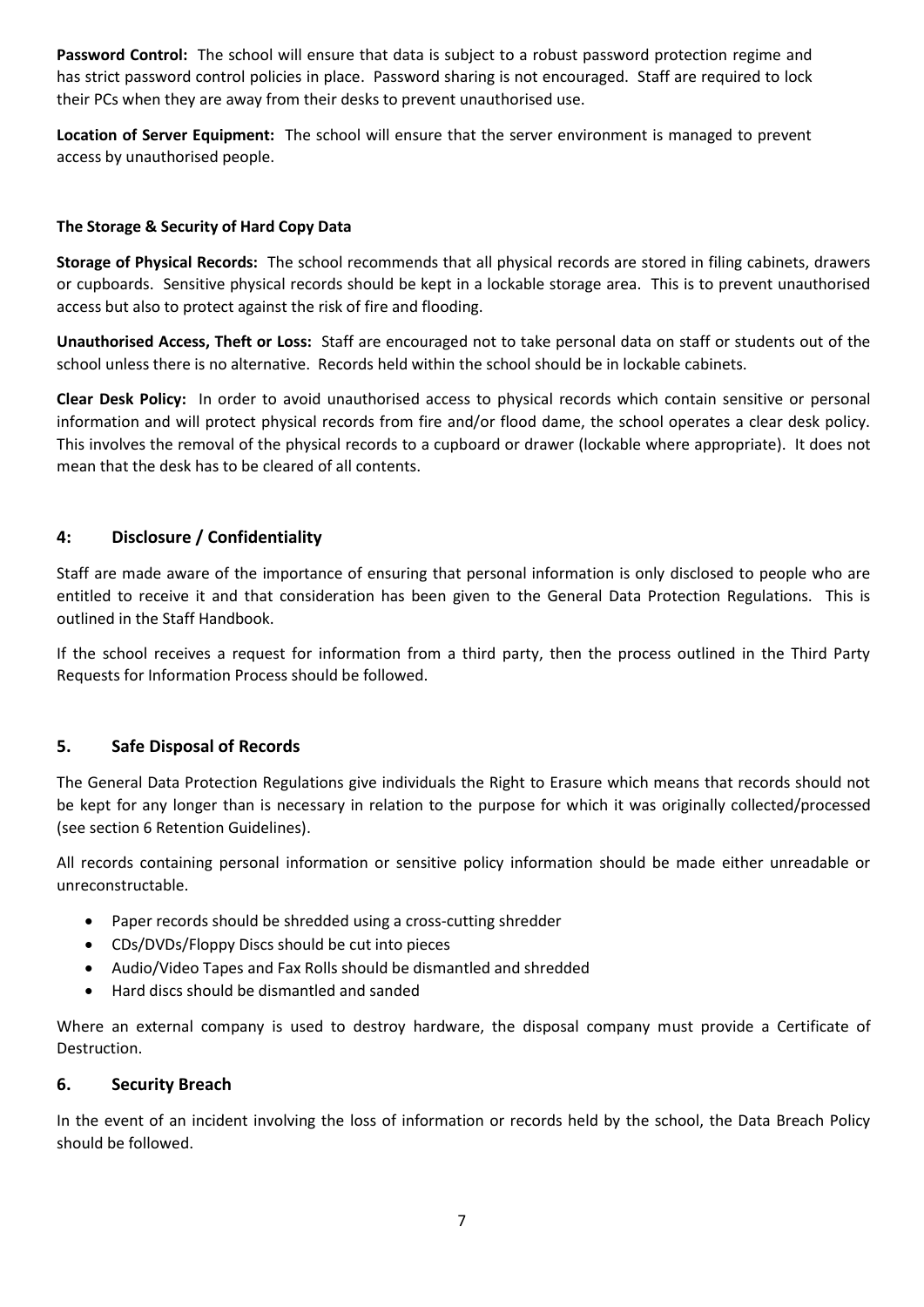#### **7: Retention Guidelines**

*This retention schedule is based upon the schedule provided by the Information and Records Management Society (v6 2019). Each Local Authority has their own retention schedule which may differ from these suggestions. Advice should be taken as to whether the LA require your setting to follow their own retention schedule or not.*

This retention schedule contains recommended retention periods for the different records created and maintained by schools in the course of their business. The schedule refers to all information regardless of the media in which it is stored.

Some of the retention periods are governed by statute. Others are guidelines following best practice. Every effort has been made to ensure that these retention periods are compliant with the requirements of the Data Protection Act 2018 (DPA).

Managing record series using these retention guidelines will be deemed to be 'normal processing' under the legislation mentioned above. If records are to be kept for longer or shorter periods than laid out in this document the reasons for this need to be documented.

The schedule should be reviewed at least every two years.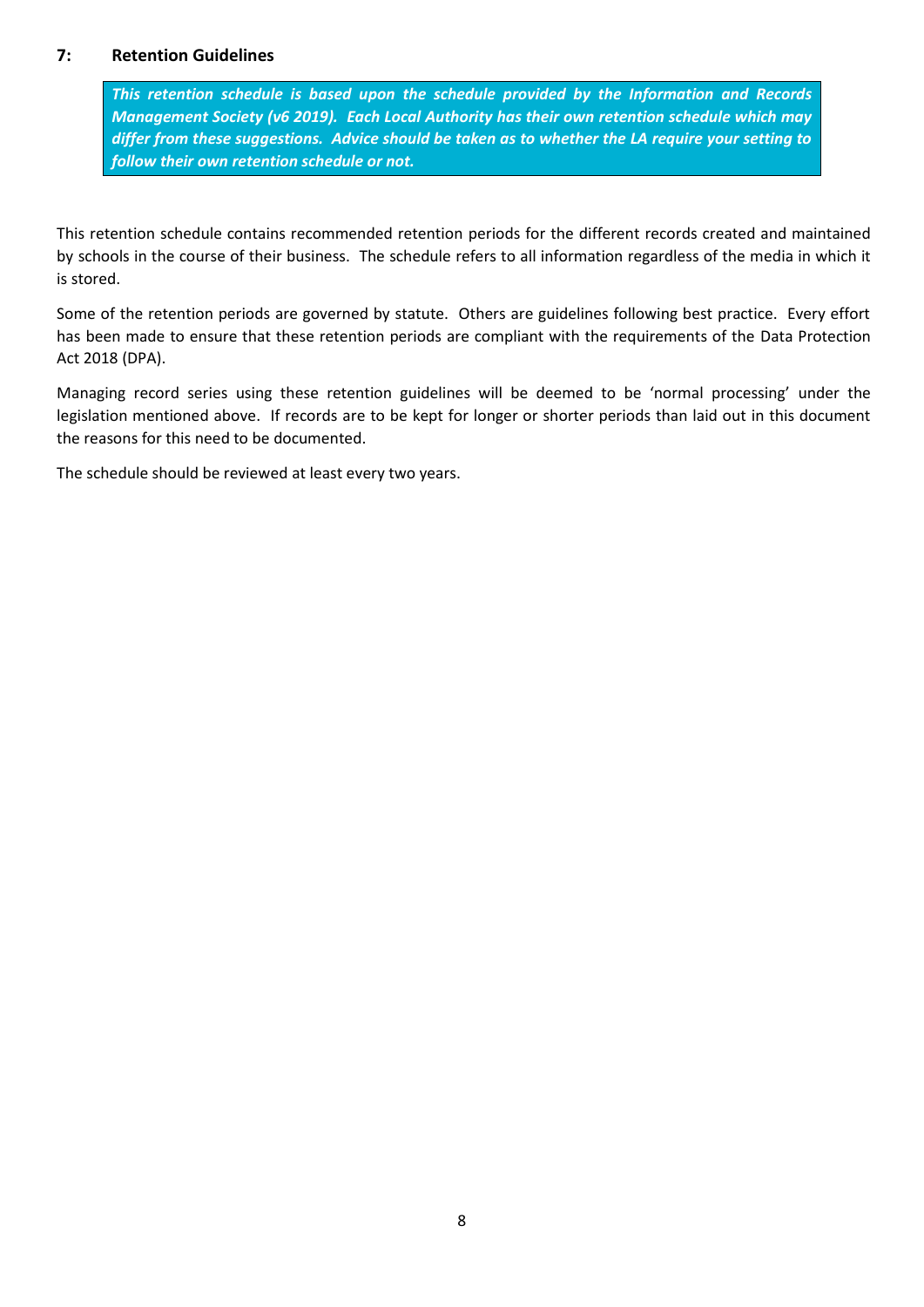# **Section 1: Management of the School**

|       | 1.1 Governing Body                                                                                                 |                                                                                                                        |                                   |                                                                                                                                                                 |                                                                                                             |  |
|-------|--------------------------------------------------------------------------------------------------------------------|------------------------------------------------------------------------------------------------------------------------|-----------------------------------|-----------------------------------------------------------------------------------------------------------------------------------------------------------------|-------------------------------------------------------------------------------------------------------------|--|
|       | <b>Record Type</b>                                                                                                 | <b>Data Protection Issues</b>                                                                                          | <b>Statutory Provisions</b>       | <b>Retention Period</b>                                                                                                                                         | Action at the end of the<br>records life                                                                    |  |
| 1.1.1 | Agendas for Governing Body                                                                                         | There may be data protection<br>issues if the meeting is<br>dealing with<br>confidential<br>issues relating to staff   |                                   | One copy should be retained<br>with the master set of<br>minutes. All other copies can<br>be disposed of.                                                       | <b>SECURE DISPOSAL</b>                                                                                      |  |
| 1.1.2 | Minutes of Governing Body<br>Meetings (principal set -<br>signed)                                                  | There may be data protection<br>issues if the meeting is<br>confidential<br>dealing with<br>issues relating to staff   |                                   | PERMANENT<br>Although generally kept for<br>life of organisation, Local  <br>Authority only required to<br>make available for 10 years<br>from date of meeting. | If the school is unable to<br>store these then they should<br>be offered to the County<br>Archives Service. |  |
| 1.1.3 | Reports presented to the<br>Governing Body                                                                         | There may be data protection<br>issues if the report is dealing<br>confidential<br>with<br>issues<br>relating to staff |                                   | Although generally kept for  <br>life of organisation, Local<br>Authority only required to<br>make available for 10 years<br>from date of meeting.              | SECURE DISPOSAL or retain<br>with the signed set of<br>minutes                                              |  |
| 1.1.4 | Meeting papers relating to<br>annual parents' meeting held<br>under section 33 of the<br><b>Education Act 2002</b> | Yes                                                                                                                    | Education Act 2002, Section<br>33 | Date of the meeting $+$ a<br>minimum of 6 years                                                                                                                 | SECURE DISPOSAL                                                                                             |  |
| 1.1.5 | Register of attendance at full<br>governing board meetings                                                         | Yes                                                                                                                    |                                   | Date of the last meeting in<br>the book $+6$ years                                                                                                              | <b>SECURE DISPOSAL</b>                                                                                      |  |
| 1.1.6 | Records relating to Governor<br>monitoring visits                                                                  | Yes                                                                                                                    |                                   | Date of the visit $+3$ years                                                                                                                                    | <b>SECURE DISPOSAL</b>                                                                                      |  |
| 1.1.7 | Annual reports required by<br>the DfE                                                                              | No                                                                                                                     |                                   | Date of report + 10 years                                                                                                                                       | <b>SECURE DISPOSAL</b>                                                                                      |  |
| 1.1.8 | All records relating to the<br>conversion of schools to                                                            | No                                                                                                                     |                                   | For the life of the                                                                                                                                             | Consult local archives before<br>disposal                                                                   |  |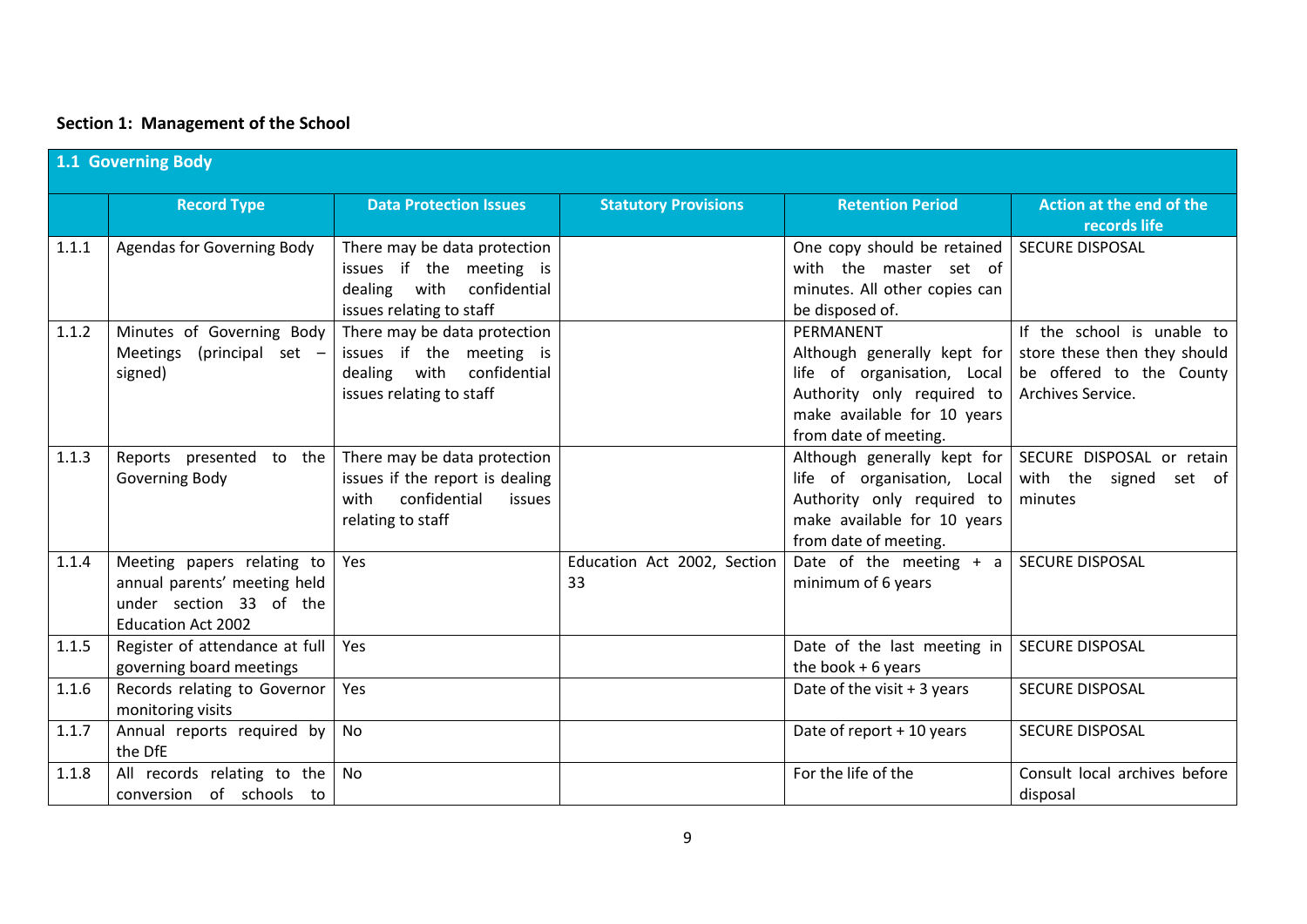|        | Academy status                                                                                                 |           |                                                                                                                                                                                                                                                         |                        |
|--------|----------------------------------------------------------------------------------------------------------------|-----------|---------------------------------------------------------------------------------------------------------------------------------------------------------------------------------------------------------------------------------------------------------|------------------------|
| 1.1.9  | Records<br>relating<br>to<br>complaints made to and<br>investigated by the governing<br>body or head teacher   | Yes       | Major complaints: current   SECURE DISPOSAL<br>year + 6 years.<br>If negligence involved, then:<br>current year + 15 years.<br>child<br> f <br>protection<br>or<br>safeguarding<br>issues<br>are<br>involved, then: current year +<br>40 years          |                        |
| 1.1.10 | Correspondence sent and<br>received by the governing<br>body or head teacher                                   | Potential | General<br>correspondence<br>should be retained current +<br>3 years                                                                                                                                                                                    | <b>SECURE DISPOSAL</b> |
| 1.1.11 | Action plans created<br>and<br>administered<br>by<br>the<br>governing body                                     |           | Until superseded or whilst<br>relevant                                                                                                                                                                                                                  | <b>SECURE DISPOSAL</b> |
| 1.1.12 | Policy documents created<br>and administered<br>by the<br>governing body                                       |           | Until superseded (the school<br>should consider keeping all<br>policies<br>relating<br>to<br>safeguarding, child protection<br>or other pupil related issues<br>such as exclusion until the<br><b>IICSA</b><br>has<br>issued<br>its<br>recommendations) |                        |
| 1.1.13 | Records relating to the<br>appointment of a clerk to the<br>governing body                                     | Yes       | which<br>clerk<br>Date<br>on<br>appointment ceases + 6 years                                                                                                                                                                                            | <b>SECURE DISPOSAL</b> |
| 1.1.14 | Records relating to the terms<br>of office of serving governors,<br>including<br>evidence<br>of<br>appointment | Yes       | Date appointment ceases $+6$<br>years                                                                                                                                                                                                                   |                        |
| 1.1.15 | Records relating to governor<br>declaration<br>against<br>disqualification criteria                            | Yes       | Date appointment ceases $+6$<br>years                                                                                                                                                                                                                   | <b>SECURE DISPOSAL</b> |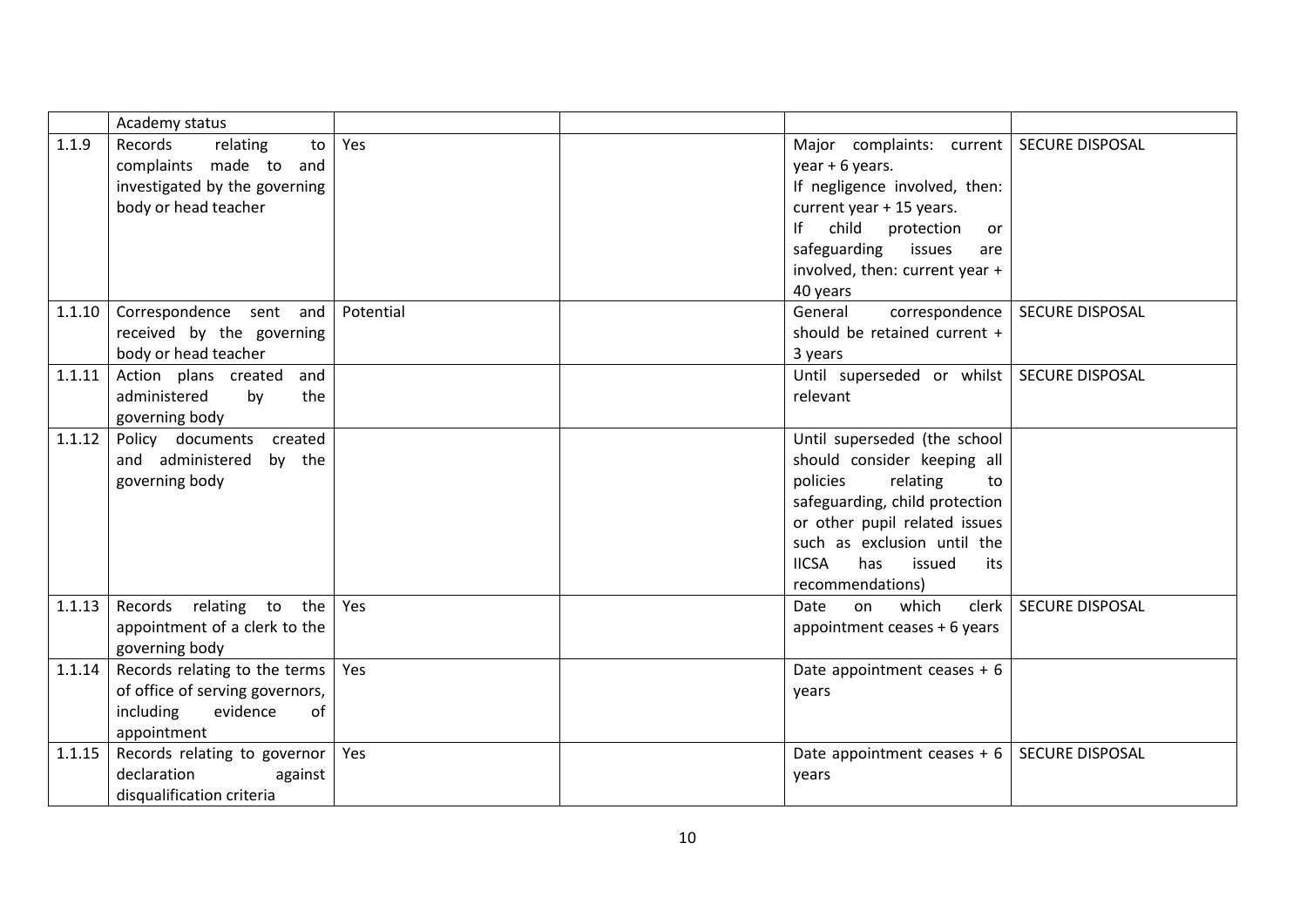| 1.1.16 | <b>Register of Business Interests</b>                                                                          | Yes | Date appointment ceases $+ 6$<br>years                                                                                          | <b>SECURE DISPOSAL</b> |
|--------|----------------------------------------------------------------------------------------------------------------|-----|---------------------------------------------------------------------------------------------------------------------------------|------------------------|
| 1.1.17 | Governors Code of Conduct                                                                                      |     | This is expected to be a<br>dynamic document; one copy<br>of each version should be<br>kept for the life of the<br>organisation |                        |
| 1.1.18 | the<br>Records<br>relating to<br>training<br>required<br>and<br>received by Governors                          | Yes | Date Governor steps down +<br>6 years                                                                                           | <b>SECURE DISPOSAL</b> |
| 1.1.19 | the<br>Records relating to<br>induction programme for new<br>governors                                         | Yes | Date appointment ceases $+ 6$<br>years                                                                                          | <b>SECURE DISPOSAL</b> |
| 1.1.20 | Records relating to<br><b>DBS</b><br>checks carried out on clerk<br>members<br>of the<br>and<br>governing body | Yes | Date of DBS check + 6 months                                                                                                    | <b>SECURE DISPOSAL</b> |
| 1.1.21 | Governor personnel files                                                                                       | Yes | Date appointment ceases $+6$<br>years                                                                                           | <b>SECURE DISPOSAL</b> |

|       | 1.2 Senior Leadership Team                                                                              |                                                                                                             |                             |                                                                         |                                                                                                                            |  |
|-------|---------------------------------------------------------------------------------------------------------|-------------------------------------------------------------------------------------------------------------|-----------------------------|-------------------------------------------------------------------------|----------------------------------------------------------------------------------------------------------------------------|--|
|       | <b>Record Type</b>                                                                                      | <b>Data Protection Issues</b>                                                                               | <b>Statutory Provisions</b> | <b>Retention Period</b>                                                 | Action at the end of the<br>records life                                                                                   |  |
| 1.2.1 | Logbooks of activity in the<br>school maintained by the<br><b>Head Teacher</b>                          | There may be data protection<br>issues if the logbook refers to<br>individual members of staff              |                             | Date of last entry in the book<br>+ a minimum of 6 years then<br>review | These could be of permanent<br>historical value and should be<br>offered to the County Archives<br>Service if appropriate. |  |
| 1.2.2 | 0f<br>Minutes<br>Senior I<br>Team<br>Management<br>meetings and the meetings<br>other<br>0f<br>internal | There may be data protection<br>issues if the minutes refers to<br>individual pupils or members<br>of staff |                             | Date of the meeting $+3$<br>years then review                           | <b>SECURE DISPOSAL</b>                                                                                                     |  |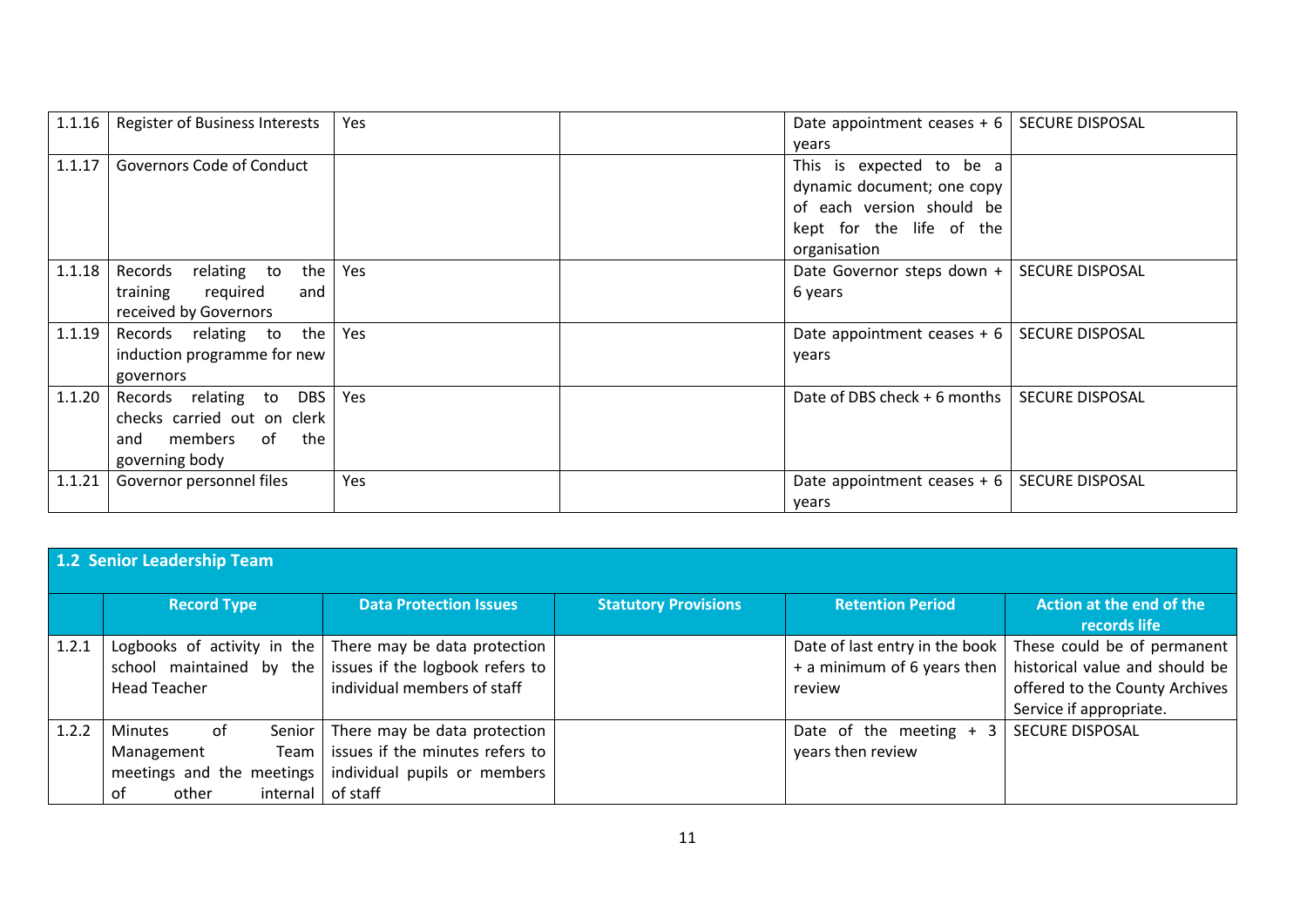|       | administrative bodies           |                                                                  |                               |                        |
|-------|---------------------------------|------------------------------------------------------------------|-------------------------------|------------------------|
| 1.2.3 | Reports created by the Head     | There may be data protection                                     | Date of the report $+3$ years | <b>SECURE DISPOSAL</b> |
|       | Teacher or the Management       | issues if the report refers to                                   | then review                   |                        |
|       | Team                            | individual pupils or members                                     |                               |                        |
|       |                                 | of staff                                                         |                               |                        |
| 1.2.4 | Records created by head         | There may be data protection                                     | Current academic year $+ 6$   | <b>SECURE DISPOSAL</b> |
|       | teachers, deputy                | head issues if the report refers to                              | years then review             |                        |
|       |                                 | teachers, heads of year and   individual pupils or members       |                               |                        |
|       | other members of staff with     | of staff                                                         |                               |                        |
|       | administrative                  |                                                                  |                               |                        |
|       | responsibilities                |                                                                  |                               |                        |
| 1.2.5 |                                 | Correspondence created by $\vert$ There may be data protection   | Date of correspondence +      | <b>SECURE DISPOSAL</b> |
|       |                                 | head teachers, deputy head issues if the report refers to        | 3years ten review             |                        |
|       |                                 | teachers. heads of year and $\vert$ individual pupils or members |                               |                        |
|       | other members of staff with     | of staff                                                         |                               |                        |
|       | administrative                  |                                                                  |                               |                        |
|       | responsibilities                |                                                                  |                               |                        |
| 1.2.6 | Professional<br>Development     | Yes                                                              | Life of then plan $+6$ years  | <b>SECURE DISPOSAL</b> |
|       | <b>Plans</b>                    |                                                                  |                               |                        |
| 1.2.7 | <b>School Development Plans</b> | <b>No</b>                                                        | Life of the plan $+3$ years   | <b>SECURE DISPOSAL</b> |

|       | 1.3 Admissions                                                                                              |                               |                                                                                                                                                                                                                   |                                                    |                                          |  |  |
|-------|-------------------------------------------------------------------------------------------------------------|-------------------------------|-------------------------------------------------------------------------------------------------------------------------------------------------------------------------------------------------------------------|----------------------------------------------------|------------------------------------------|--|--|
|       | <b>Record Type</b>                                                                                          | <b>Data Protection Issues</b> | <b>Statutory Provisions</b>                                                                                                                                                                                       | <b>Retention Period</b>                            | Action at the end of the<br>records life |  |  |
| 1.3.1 | All records relating to the $\vert$ No<br>creation and implementation<br>of the School Admissions<br>Policy |                               | School<br>Admissions<br>guidance<br>for<br>Statutory<br>admission<br>authorities,<br>local<br>bodies,<br>governing<br>authorities,<br>school<br>adjudicators<br>admission<br>and<br>December<br>appeals<br>panels | Code   Life of the policy + 3 years<br>then review | <b>SECURE DISPOSAL</b>                   |  |  |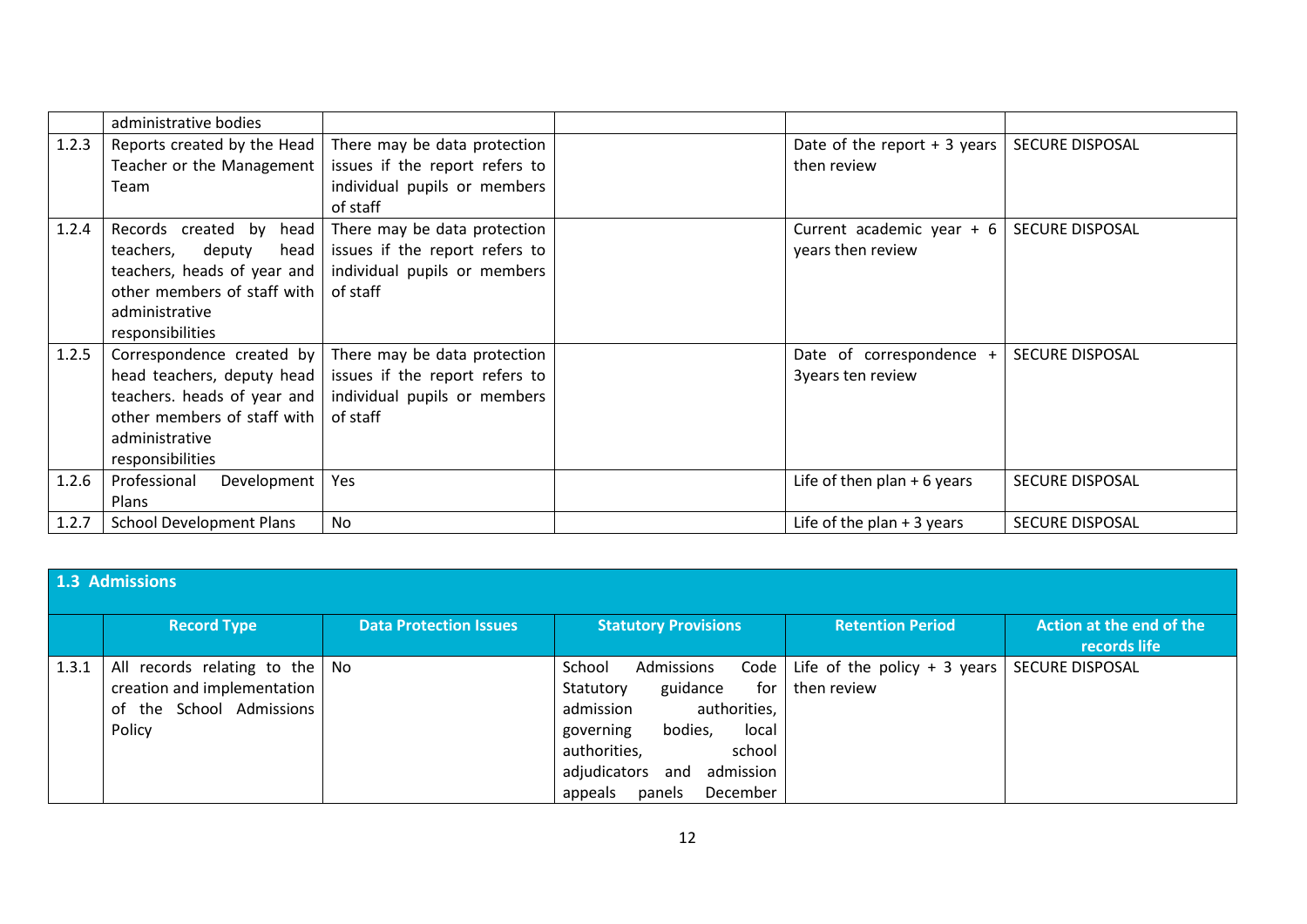|       |                                                                                |     | 2014                                                                                                                                                                                                                        |                                                                                                                                            |                                                                                                                                                                                                                                                                                         |
|-------|--------------------------------------------------------------------------------|-----|-----------------------------------------------------------------------------------------------------------------------------------------------------------------------------------------------------------------------------|--------------------------------------------------------------------------------------------------------------------------------------------|-----------------------------------------------------------------------------------------------------------------------------------------------------------------------------------------------------------------------------------------------------------------------------------------|
| 1.3.2 | Admissions<br>if<br>the<br>$\overline{\phantom{0}}$<br>admission is successful | Yes | School<br>Admissions<br>Code<br>for<br>Statutory<br>guidance<br>admission<br>authorities,<br>governing<br>bodies,<br>local<br>authorities,<br>school<br>adjudicators and admission<br>appeals panels<br>December<br>2014    | Date of admission + 1 year                                                                                                                 | <b>SECURE DISPOSAL</b>                                                                                                                                                                                                                                                                  |
| 1.3.3 | Admissions $-$ if the appeal is<br>unsuccessful                                | Yes | School<br>Admissions<br>Code<br>for<br>Statutory<br>guidance<br>admission<br>authorities,<br>governing<br>bodies,<br>local<br>authorities,<br>school<br>adjudicators and admission<br>appeals<br>panels<br>December<br>2014 | Resolution of case + 1 year                                                                                                                | <b>SECURE DISPOSAL</b>                                                                                                                                                                                                                                                                  |
| 1.3.4 | <b>Register of Admissions</b>                                                  | Yes | School<br>Admissions<br>Code<br>for<br>Statutory<br>guidance<br>admission<br>authorities,<br>bodies,<br>local<br>governing<br>authorities,<br>school<br>adjudicators and admission<br>appeals<br>panels<br>December<br>2014 | Every entry in the admission<br>register must be preserved<br>for a period of three years<br>after the date on which the<br>entry was made | <b>REVIEW</b><br>Schools may wish to consider<br>keeping the admission register<br>permanently as often schools<br>receive enquiries from past<br>pupils to confirm the dates<br>they attended the school<br><b>Or</b><br>Transfer to the appropriate<br><b>County Archives Service</b> |
| 1.3.5 | Admissions -<br>Secondary<br>Schools - Casual                                  | Yes |                                                                                                                                                                                                                             | Current year + 1 year                                                                                                                      | <b>SECURE DISPOSAL</b>                                                                                                                                                                                                                                                                  |
| 1.3.6 | Proofs of address supplied<br>by parents as part of the                        | Yes | School<br>Admissions<br>Code<br>for<br>Statutory<br>guidance                                                                                                                                                                | Current year + 1 year                                                                                                                      | <b>SECURE DISPOSAL</b>                                                                                                                                                                                                                                                                  |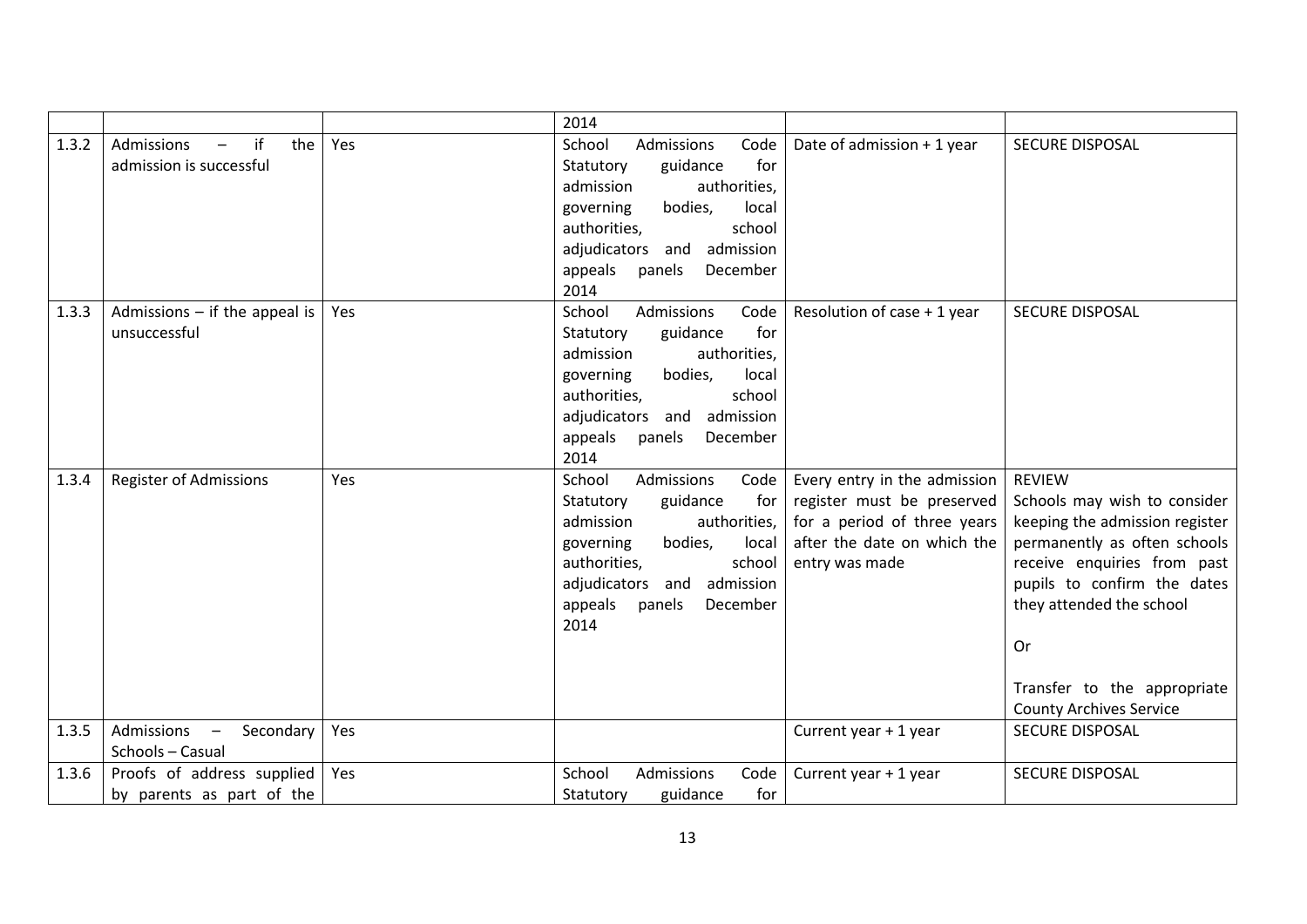|       | admissions process              | admission<br>authorities,        |                             |                        |
|-------|---------------------------------|----------------------------------|-----------------------------|------------------------|
|       |                                 | local<br>bodies,<br>governing    |                             |                        |
|       |                                 | authorities,<br>school           |                             |                        |
|       |                                 | adjudicators<br>admission<br>and |                             |                        |
|       |                                 | appeals<br>December<br>panels    |                             |                        |
|       |                                 | 2014                             |                             |                        |
| 1.3.7 | Supplementary Information   Yes |                                  |                             |                        |
|       | form including additional       |                                  |                             |                        |
|       | information such as religion,   |                                  |                             |                        |
|       | medical conditions etc.         |                                  |                             |                        |
|       | For successful admissions       |                                  | The information should be   | <b>SECURE DISPOSAL</b> |
|       |                                 |                                  | added to the pupil file     |                        |
|       | For unsuccessful admissions     |                                  | Until<br>appeals<br>process | <b>SECURE DISPOSAL</b> |
|       |                                 |                                  | completed (GDPR)            |                        |

|       | 1.4 Operational Administration                                                                             |                               |                             |                                               |                                          |  |  |
|-------|------------------------------------------------------------------------------------------------------------|-------------------------------|-----------------------------|-----------------------------------------------|------------------------------------------|--|--|
|       | <b>Record Type</b>                                                                                         | <b>Data Protection Issues</b> | <b>Statutory Provisions</b> | <b>Retention Period</b>                       | Action at the end of the<br>records life |  |  |
| 1.4.1 | General file series                                                                                        | No                            |                             | Current year $+5$ years then<br><b>REVIEW</b> | <b>SECURE DISPOSAL</b>                   |  |  |
| 1.4.2 | the<br>relating to<br>Records<br>creation and publication of<br>school brochure<br>the<br>or<br>prospectus | No                            |                             | Current year + 3 years                        | <b>SECURE DISPOSAL</b>                   |  |  |
| 1.4.3 | the<br>Records relating to<br>creation and distribution of<br>circulars to staff, parents or<br>pupils     | No                            |                             | Current year + 1 year                         | <b>SECURE DISPOSAL</b>                   |  |  |
| 1.4.4 | Newsletters and other items<br>with a short operational use                                                | <b>No</b>                     |                             | Current year + 1 year                         | <b>SECURE DISPOSAL</b>                   |  |  |
| 1.4.5 | Visitors' Books and Signing in                                                                             | Yes                           |                             | Last entry $+6$ years then                    | <b>SECURE DISPOSAL</b>                   |  |  |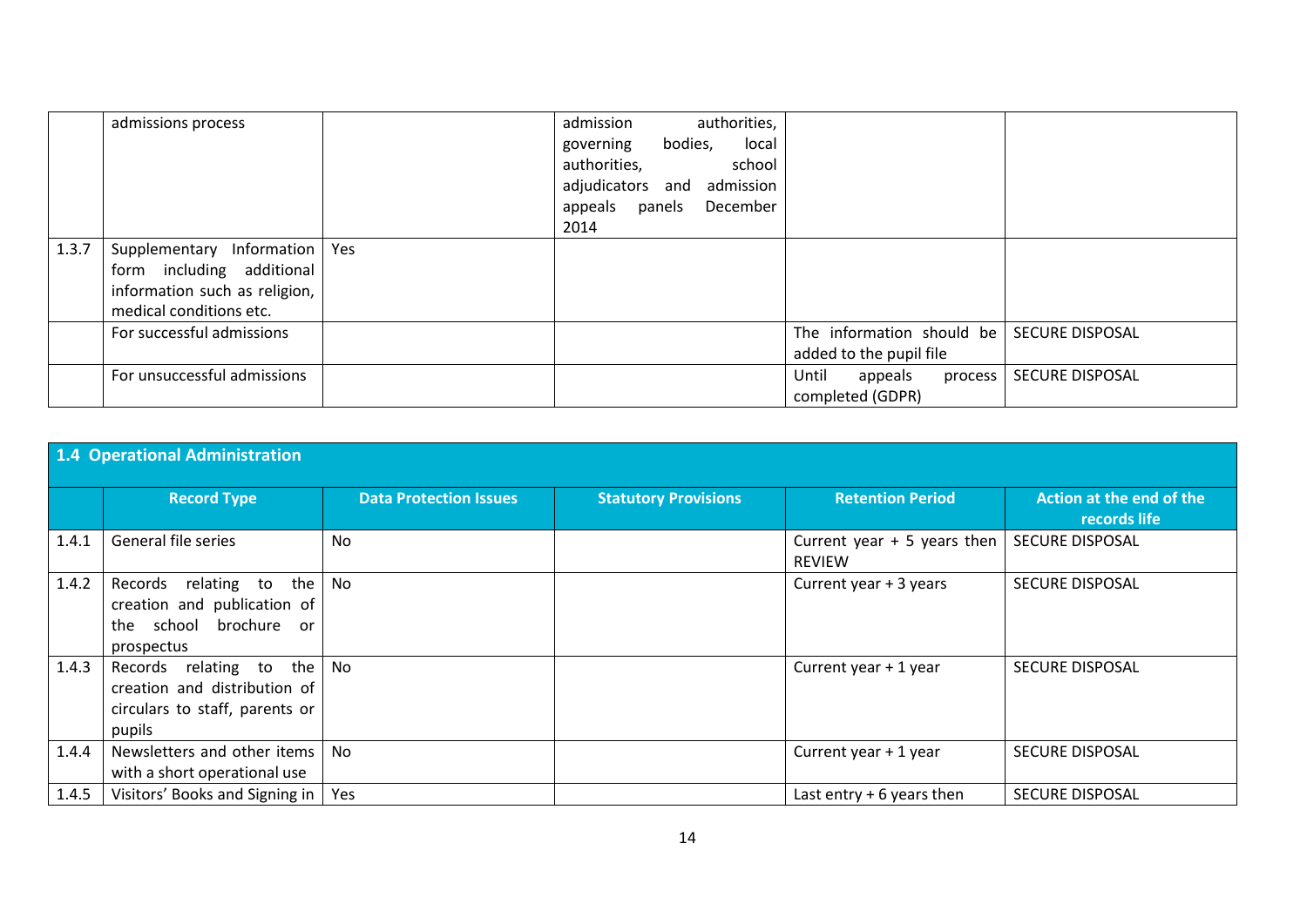|       | Sheets, electronic visitors'<br>management systems.                                                                                        |  |                                                                                                                                   |  |
|-------|--------------------------------------------------------------------------------------------------------------------------------------------|--|-----------------------------------------------------------------------------------------------------------------------------------|--|
| 1.4.6 | Records relating to the $\sqrt{N}$<br>creation and management of<br>Parent Teacher Associations<br>and/or Old<br>Pupils<br>Associations    |  | Current year + 6 years then   SECURE DISPOSAL<br><b>REVIEW</b>                                                                    |  |
| 1.4.7 | School Privacy Notice which<br>is sent to parents as of GDPR<br>compliance                                                                 |  | Until superseded + 6 years                                                                                                        |  |
| 1.4.8 | Consents relating to school   Yes<br>activities as part of GDPR<br>compliance (for example<br>consent to be sent circulars<br>or mailings) |  | Consent will last whist the SECURE DISPOSAL<br>pupil attends the school it<br>can therefore be destroyed<br>when the pupil leaves |  |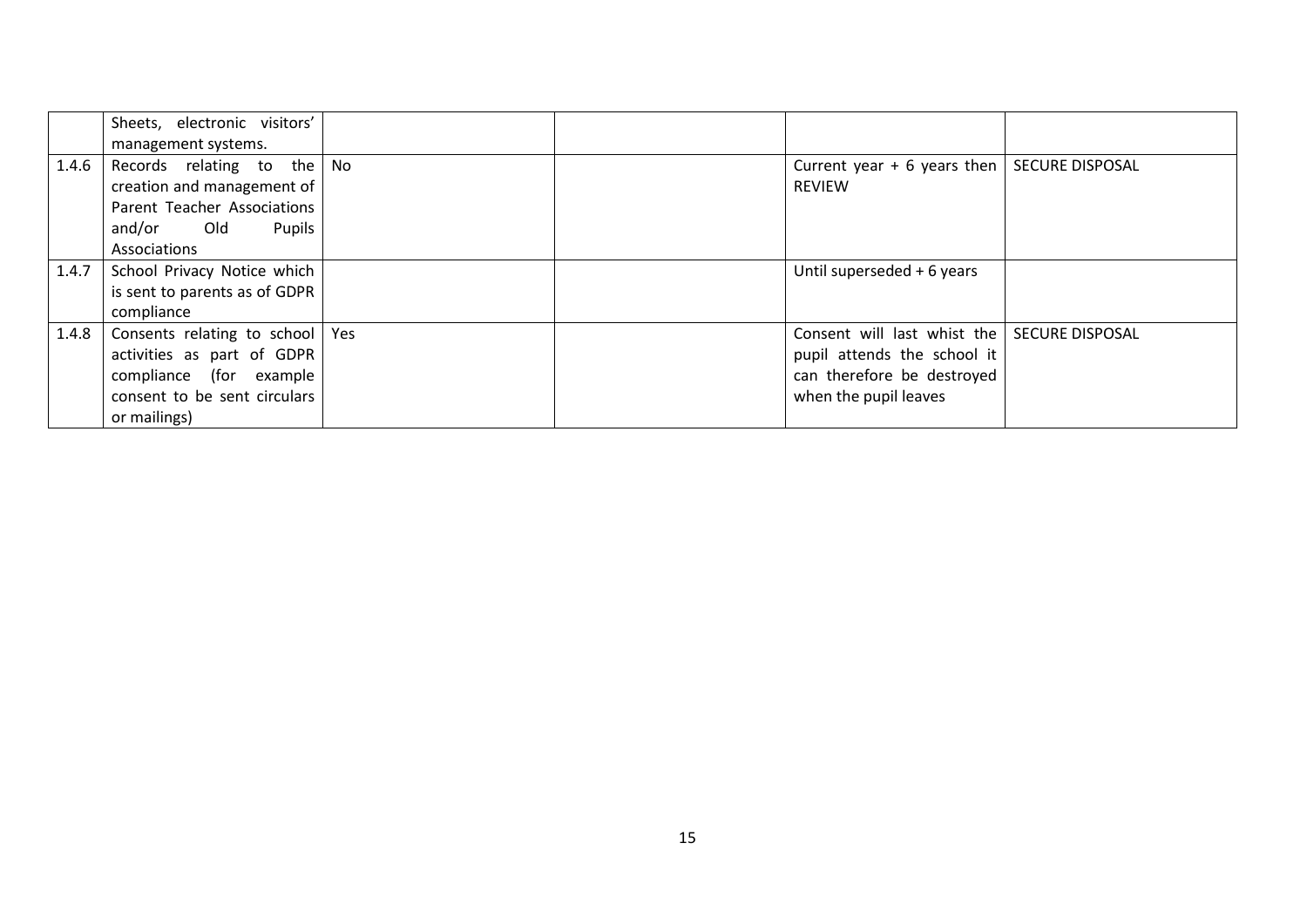# **Section 2: HR Management of the School**

|       | 2.1 Recruitment                                                                                                                       |                               |                                                                                                                                                               |                                                                                                                                                                                                                              |                                          |  |
|-------|---------------------------------------------------------------------------------------------------------------------------------------|-------------------------------|---------------------------------------------------------------------------------------------------------------------------------------------------------------|------------------------------------------------------------------------------------------------------------------------------------------------------------------------------------------------------------------------------|------------------------------------------|--|
|       | <b>Record Type</b>                                                                                                                    | <b>Data Protection Issues</b> | <b>Statutory Provisions</b>                                                                                                                                   | <b>Retention Period</b>                                                                                                                                                                                                      | Action at the end of the<br>records life |  |
| 2.1.1 | All records leading up to the<br>appointment of a new<br>headteacher                                                                  | Yes                           |                                                                                                                                                               | Date of appointment + 6<br>vears                                                                                                                                                                                             | <b>SECURE DISPOSAL</b>                   |  |
| 2.1.2 | All records leading up to the<br>appointment of a new<br>member<br>of<br>staff<br>$\overline{\phantom{m}}$<br>unsuccessful candidates | Yes                           |                                                                                                                                                               | Date of<br>appointment of<br>successful candidate + 6<br>months                                                                                                                                                              | <b>SECURE DISPOSAL</b>                   |  |
| 2.1.3 | All records leading up to the<br>appointment of a new<br>member of staff - successful<br>candidate                                    | Yes                           |                                                                                                                                                               | All the relevant information<br>should be added to the staff<br>personal file (see below) and<br>other<br>information<br>all<br>retained for 6 months                                                                        | <b>SECURE DISPOSAL</b>                   |  |
| 2.1.4 | Pre-employment<br>vetting<br>information - DBS checks                                                                                 | Yes                           | DBS Update Service Employer<br>Guide June 2014: keeping<br>children safe in education 2019<br>(Statutory Guidance from Dept.<br>of Education) Sections 73, 74 | The school does not have to<br>copies<br>keep<br>of<br><b>DBS</b><br>certificates. If the school<br>does so the copy must NOT<br>be retained for more than 6<br>months                                                       |                                          |  |
| 2.1.5 | Proofs of identity collected<br>as part of the process of<br>checking<br>"portable"<br>enhanced DBS disclosure                        | Yes                           |                                                                                                                                                               | Where possible these should<br>be checked, and a note kept<br>of what has been checked. If<br>it is felt necessary to keep<br>copy documentation, then<br>this should be placed on the<br>member of staff's personal<br>file |                                          |  |
| 2.1.6 | Pre-employment<br>vetting                                                                                                             | Yes                           | An employer's guide to right to                                                                                                                               | Where<br>possible<br>these                                                                                                                                                                                                   |                                          |  |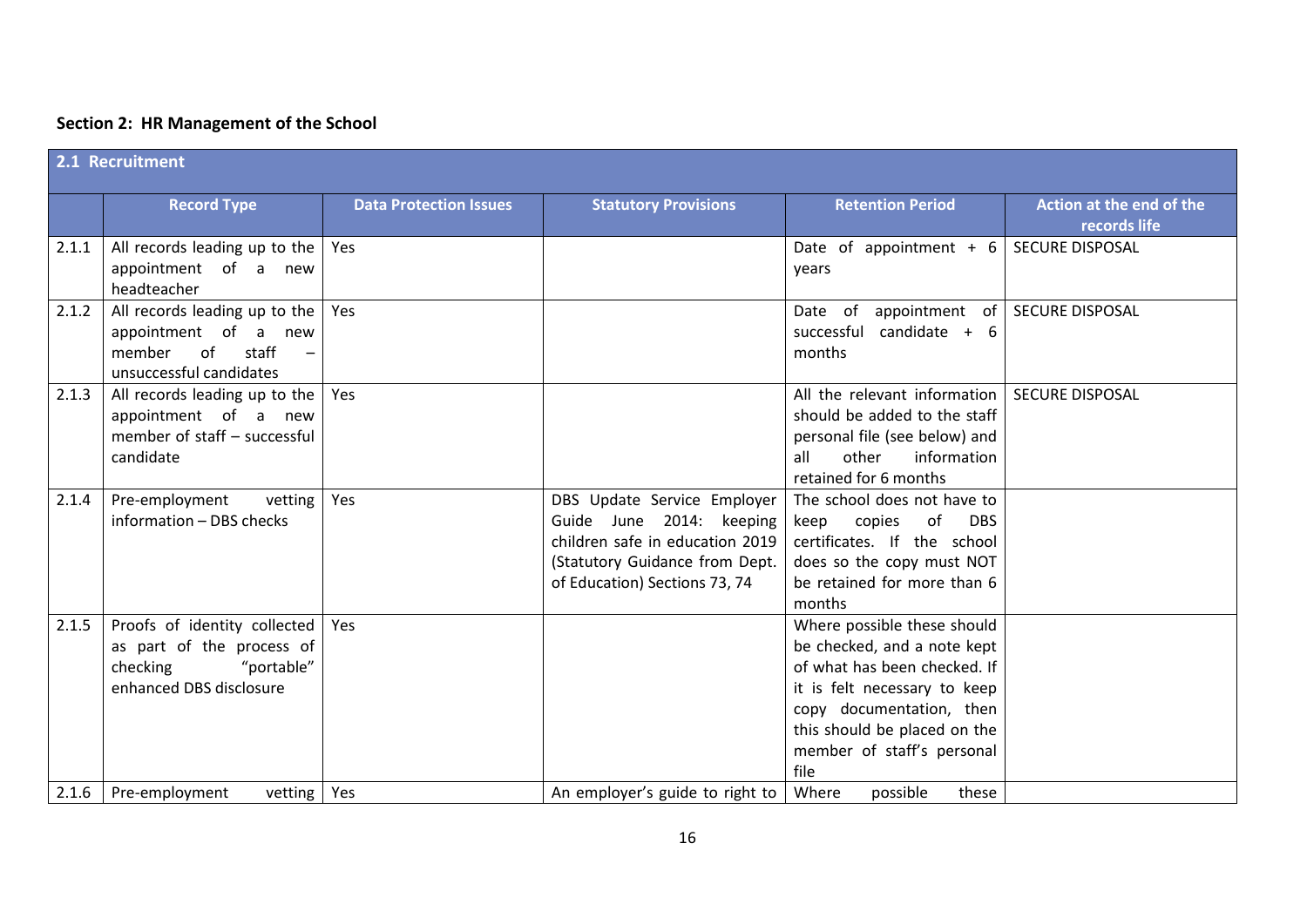| Evidence<br>information<br>$\overline{\phantom{m}}$ | work checks [Home Office May   documents should be added |                                 |  |
|-----------------------------------------------------|----------------------------------------------------------|---------------------------------|--|
| proving the right to work in                        | 2015]                                                    | to the Staff Personal File [see |  |
| the United Kingdom                                  |                                                          | below], but if they are kept    |  |
|                                                     |                                                          | separately the Home Office      |  |
|                                                     |                                                          | requires that the documents     |  |
|                                                     |                                                          | are kept for termination of     |  |
|                                                     |                                                          | Employment plus two years       |  |

|       | 2.2 Operational Staff Management       |                               |                                 |                                                                                                                                                                                                                                                              |                                          |  |
|-------|----------------------------------------|-------------------------------|---------------------------------|--------------------------------------------------------------------------------------------------------------------------------------------------------------------------------------------------------------------------------------------------------------|------------------------------------------|--|
|       | <b>Record Type</b>                     | <b>Data Protection Issues</b> | <b>Statutory Provisions</b>     | <b>Retention Period</b>                                                                                                                                                                                                                                      | Action at the end of the<br>records life |  |
| 2.2.1 | <b>Staff Personal File</b>             | Yes                           | Limitation Act 1980 (section 2) | Termination of Employment<br>+6 years<br>Unless the member of staff is<br>part of any case which falls<br>under the terms of reference<br>of IICSA. If this is the case,<br>then the file will need to be<br>retained until IICSA enquiries<br>are complete. | SECURE DISPOSAL                          |  |
| 2.2.2 | Annual appraisal/assessment<br>records | Yes                           |                                 | Current year + 6 years                                                                                                                                                                                                                                       | SECURE DISPOSAL                          |  |
| 2.2.3 | <b>Sickness Absence Monitoring</b>     | Yes                           |                                 | Keep Separate from accident<br>records.<br>Where sickness pay is not<br>paid then current year $+3$ is<br>acceptable.<br>Where sickness pay is paid,<br>becomes a financial record<br>so current year + 6 applies.                                           |                                          |  |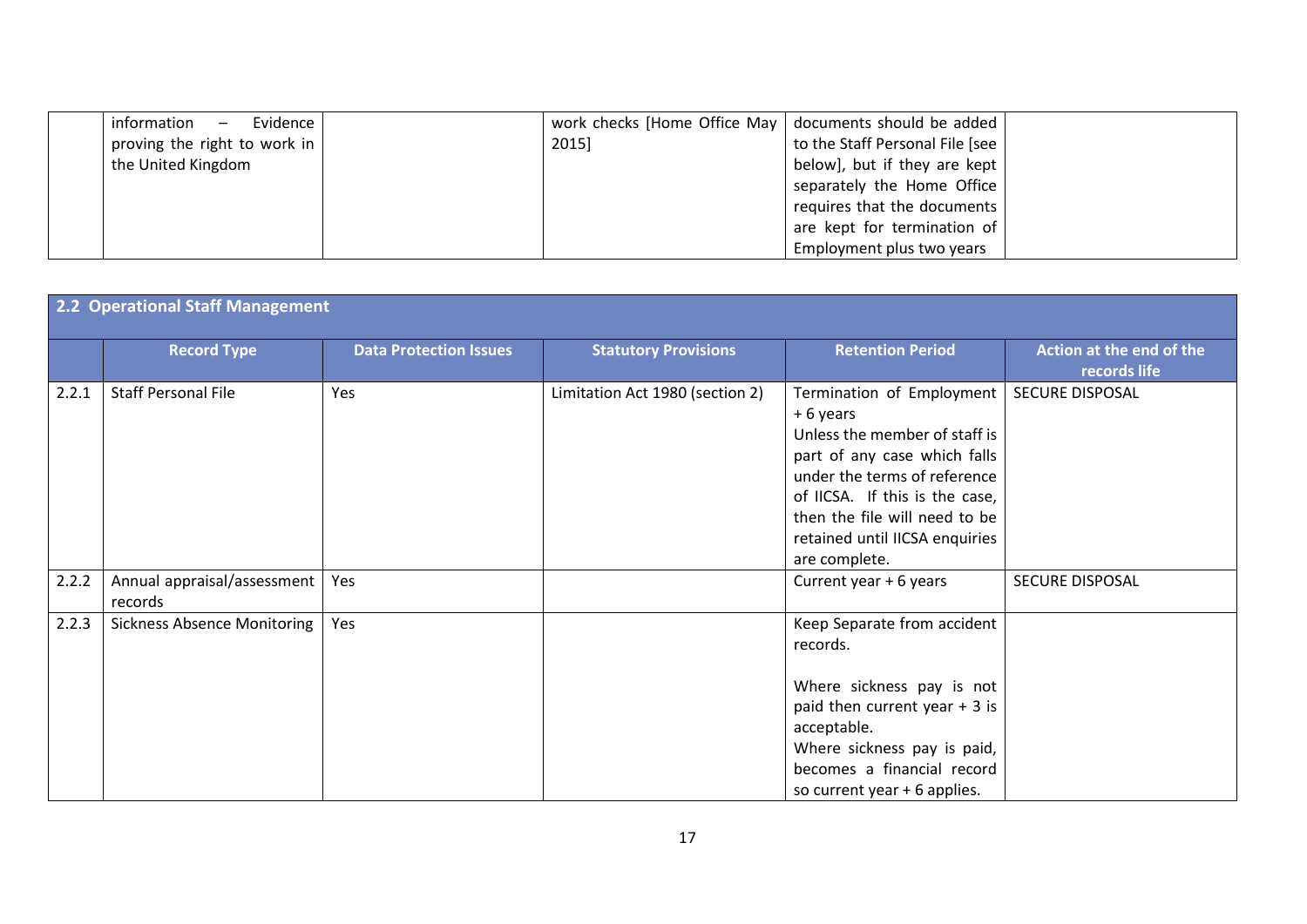| 2.2.4 | Staff Training $-$ where Yes        |  | Length of time required by   SECURE DISPOSAL |                        |
|-------|-------------------------------------|--|----------------------------------------------|------------------------|
|       | training leads to continuing        |  | the professional body                        |                        |
|       | professional development            |  |                                              |                        |
| 2.2.5 | Staff Training – except where   Yes |  | Retained on the personnel   SECURE DISPOSAL  |                        |
|       | dealing with children e.g.          |  | file<br>(Termination<br>of.                  |                        |
|       | first aid or health and safety      |  | employment + 6 years)                        |                        |
| 2.2.6 | Staff Training - where the Yes      |  | Date of the training +                       | <b>SECURE DISPOSAL</b> |
|       | training relates to children        |  | 40years. The IICSA may wish                  |                        |
|       | e.g. safeguarding or other          |  | to see training records as                   |                        |
|       | child related training.             |  | part of an investigation                     |                        |
|       |                                     |  |                                              |                        |

#### **2.3 Management of Disciplinary & Grievance Process**

#### **Note:**

The ACAS code of practice on disciplinary and grievance procedures recommends that the employee should be told how long a disciplinary warning will remain current. However, this does not mean that the data itself should be destroyed at the end of the set period.

Any disciplinary proceedings data will be a record on an important event in the course of the employer's relationship with the employee. Should the same employee be accused on similar misconduct five years down the line, and then defend him or herself by saying 'I would never do something like that', reference to the earlier proceedings may show that the comment should not be given credence. Alternatively, if the employee were to be dismissed for some later offence then claim at tribunal that he or she had 'fifteen years of unblemished service' the record of the disciplinary proceedings would be effective evidence to counter this claim.

|       | <b>Record Type</b>             | <b>Data Protection Issues</b> | <b>Statutory Provisions</b>                                                | <b>Retention Period</b>                                    | Action at the end of the |
|-------|--------------------------------|-------------------------------|----------------------------------------------------------------------------|------------------------------------------------------------|--------------------------|
|       |                                |                               |                                                                            |                                                            | records life             |
| 2.3.1 | child   Yes<br>Allegation of a |                               | "Keeping                                                                   | children safe in Until the person's normal SECURE DISPOSAL |                          |
|       | protection nature against a    |                               | education Statutory guidance retirement age or 10 years These records must |                                                            | be                       |
|       | member of staff including      |                               | schools and<br>tor                                                         | colleges from the date of the shredded                     |                          |
|       | where the allegation is        |                               | September 2019"; "Working allegation whichever is the                      |                                                            |                          |
|       | unfounded                      |                               | together to safeguard children.   longer then REVIEW. Note                 |                                                            |                          |
|       |                                |                               | A guide to inter-agency working $ $ allegations that are found to          |                                                            |                          |
|       |                                |                               | to safeguard and promote the $\vert$ be malicious should be                |                                                            |                          |
|       |                                |                               | welfare of children 2018"                                                  | removed from personnel                                     |                          |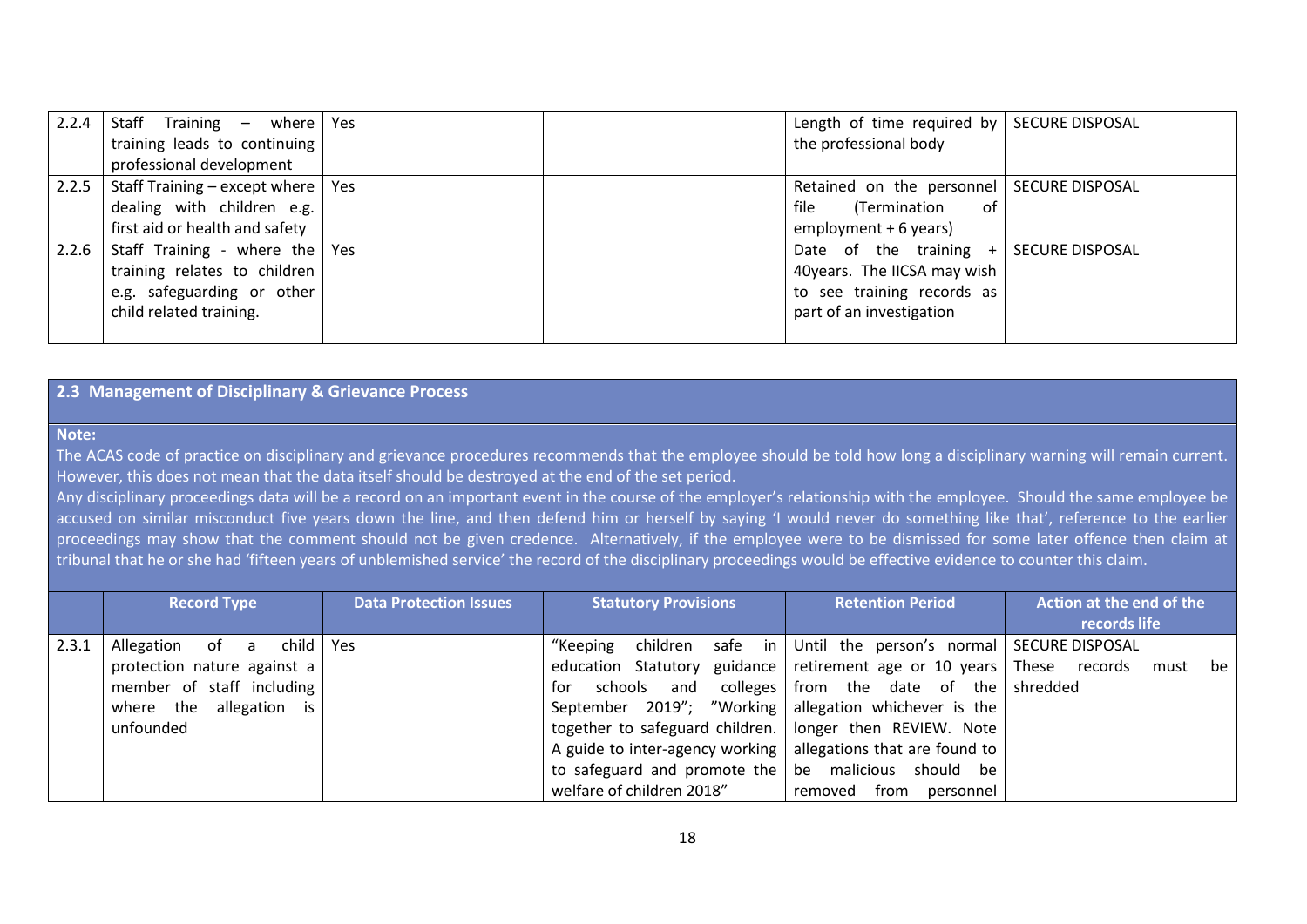|       |                                 |     | files. If found they are to be  |                               |
|-------|---------------------------------|-----|---------------------------------|-------------------------------|
|       |                                 |     | kept on the file and a copy     |                               |
|       |                                 |     | provided to the person          |                               |
|       |                                 |     | concerned UNLESS the            |                               |
|       |                                 |     | member of staff is part of      |                               |
|       |                                 |     | any case which falls under      |                               |
|       |                                 |     | the terms of reference of       |                               |
|       |                                 |     | IICSA, then the files will need |                               |
|       |                                 |     | to be retained until IICSA      |                               |
|       |                                 |     | enquiries are complete.         |                               |
| 2.3.2 | <b>Disciplinary Proceedings</b> | Yes |                                 |                               |
|       | Oral warning                    |     | Date of warning + 6 months      | SECURE DISPOSAL               |
|       | Written warning - level 1       |     | Date of warning + 6 months      | [If warnings are placed on    |
|       | Written warning - level 2       |     | Date of warning + 12 months     | personal files then they must |
|       | Final warning                   |     | Date of warning + 18 months     | be weeded from the file]      |
|       | Case not found                  |     | If the incident is child        | <b>SECURE DISPOSAL</b>        |
|       |                                 |     | protection related, then see    |                               |
|       |                                 |     | above otherwise dispose of      |                               |
|       |                                 |     | at the conclusion of the case   |                               |

|       | 2.4 Payroll and Pensions |                               |                             |                         |                                          |  |  |  |
|-------|--------------------------|-------------------------------|-----------------------------|-------------------------|------------------------------------------|--|--|--|
|       | <b>Record Type</b>       | <b>Data Protection Issues</b> | <b>Statutory Provisions</b> | <b>Retention Period</b> | Action at the end of the<br>records life |  |  |  |
| 2.4.1 | Absence record           | Yes                           |                             | Current year + 3 years  | <b>SECURE DISPOSAL</b>                   |  |  |  |
| 2.4.2 | <b>Batches</b>           | Yes                           |                             | Current year + 6 years  | <b>SECURE DISPOSAL</b>                   |  |  |  |
| 2.4.3 | <b>Bonus sheets</b>      | Yes                           |                             | Current year + 3 years  | <b>SECURE DISPOSAL</b>                   |  |  |  |
| 2.4.4 | Car allowance claims     | Yes                           |                             | Current year + 3 years  | <b>SECURE DISPOSAL</b>                   |  |  |  |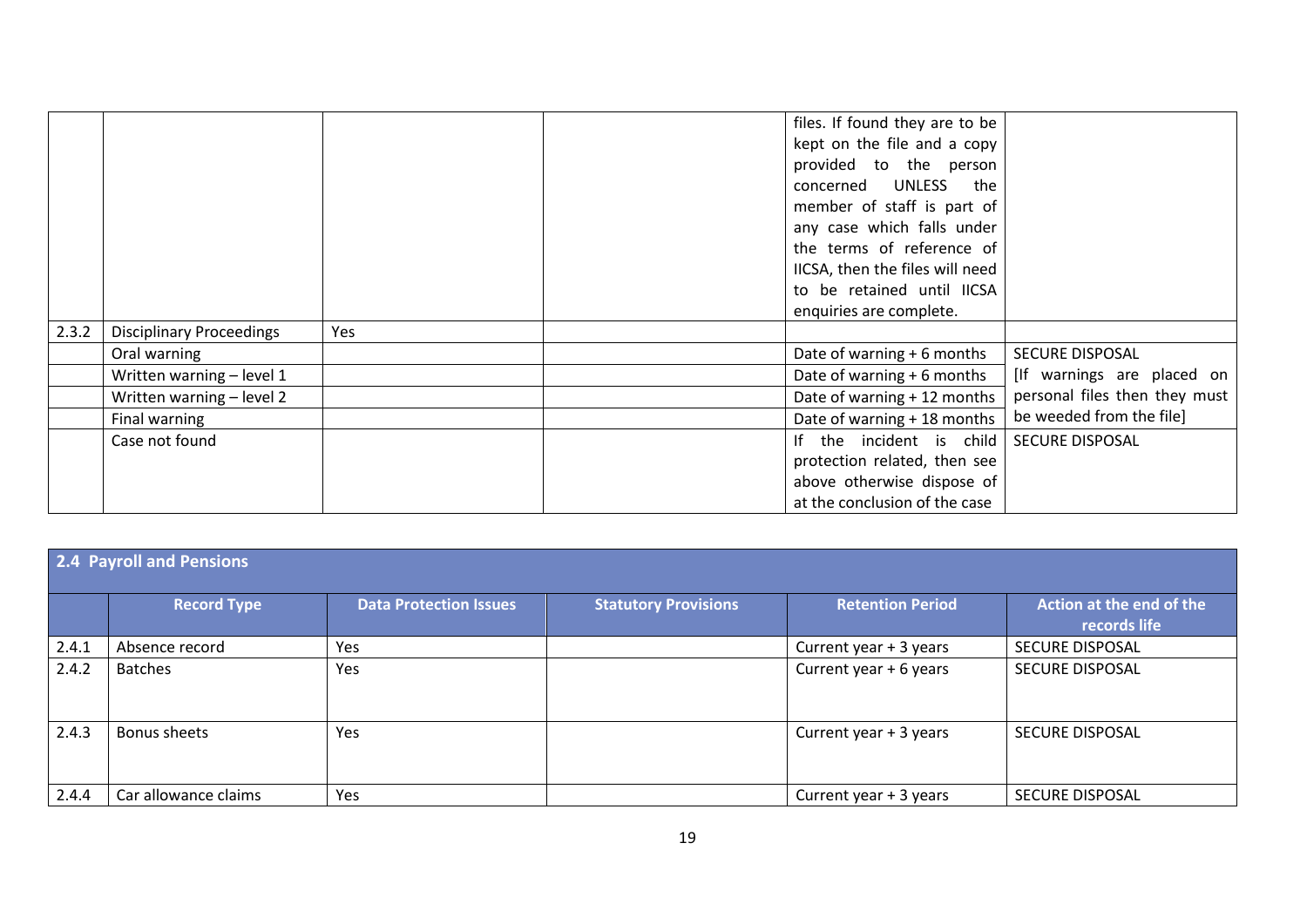| 2.4.5  | Car loans                                  | Yes | Completion of load + 6 years | <b>SECURE DISPOSAL</b> |
|--------|--------------------------------------------|-----|------------------------------|------------------------|
| 2.4.6  | Car mileage output                         | Yes | Current year + 6 years       | SECURE DISPOSAL        |
| 2.4.7  | Elements                                   | Yes | Current year + 2 years       | SECURE DISPOSAL        |
| 2.4.8  | Income tax form P60                        | Yes | Current year + 6 years       | SECURE DISPOSAL        |
| 2.4.9  | Insurance                                  | Yes | Current year + 6 years       | SECURE DISPOSAL        |
| 2.4.10 | <b>Maternity Payment</b>                   | Yes | Current year + 3 years       | <b>SECURE DISPOSAL</b> |
| 2.4.11 | Members allowance register                 | Yes | Current year + 6 years       | <b>SECURE DISPOSAL</b> |
| 2.4.12 | National Insurance schedule<br>of payments | Yes | Current year + 6 years       | <b>SECURE DISPOSAL</b> |
| 2.4.13 | Overtime                                   | Yes | Current year + 3 years       | <b>SECURE DISPOSAL</b> |
| 2.4.14 | Part time fee claims                       | Yes | Current year + 6 years       | SECURE DISPOSAL        |
| 2.4.15 | Pay packet receipt by<br>employee          | Yes | Current year + 2 years       | SECURE DISPOSAL        |
| 2.4.16 | Payroll awards                             | Yes | Current year + 6 years       | <b>SECURE DISPOSAL</b> |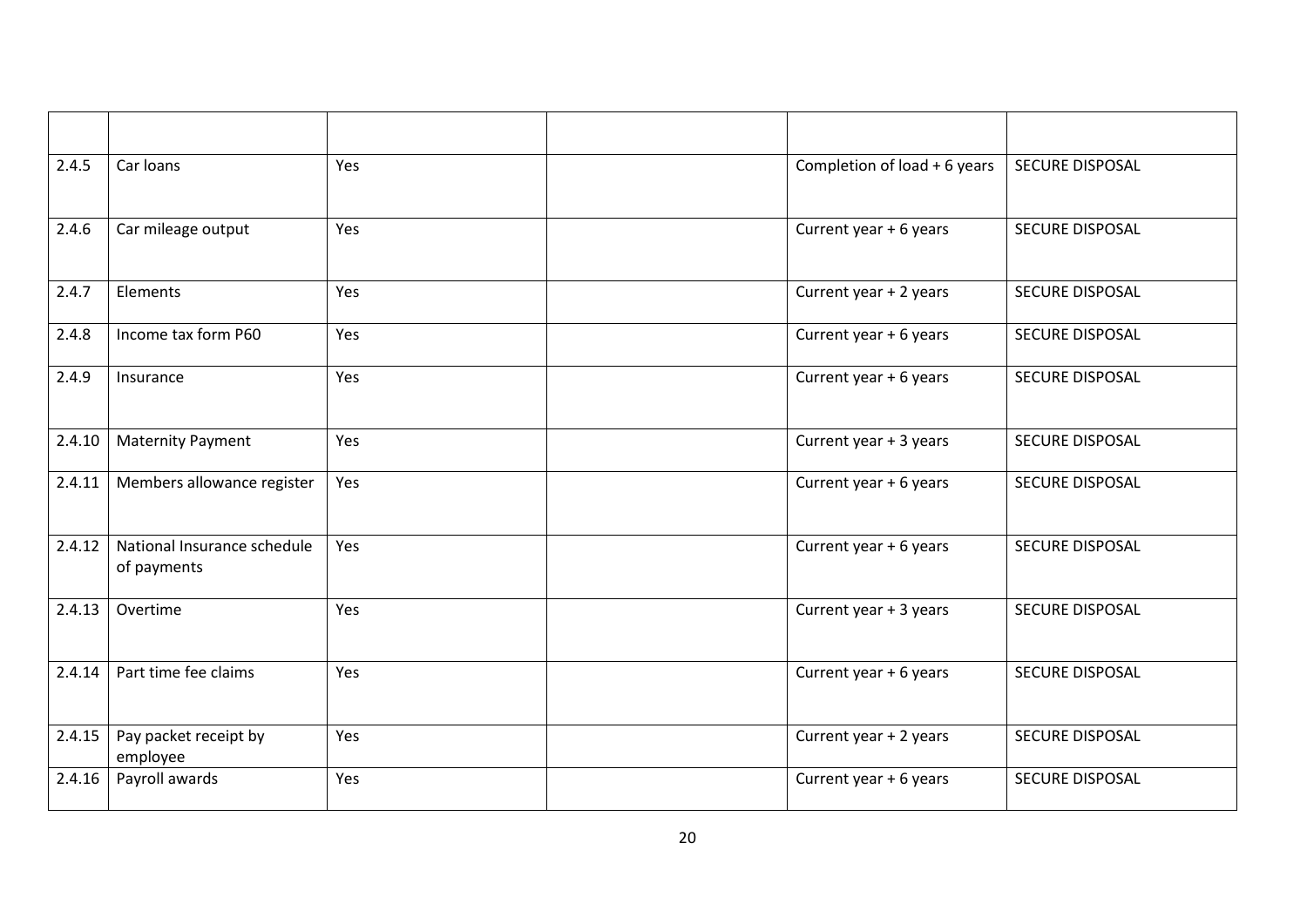| 2.4.17 | Payroll - gross/net weekly or<br>monthly       | Yes | Current year + 6 years                                                                | <b>SECURE DISPOSAL</b> |
|--------|------------------------------------------------|-----|---------------------------------------------------------------------------------------|------------------------|
| 2.4.18 | Payroll reports                                | Yes | Current year + 6 years                                                                | SECURE DISPOSAL        |
| 2.4.19 | Payslips - copies                              | Yes | Current year + 6 years                                                                | <b>SECURE DISPOSAL</b> |
| 2.4.20 | Pension payroll                                | Yes | Current year + 6 years                                                                | <b>SECURE DISPOSAL</b> |
| 2.4.21 | Personal bank details                          | Yes | Until superseded + 3 years<br>If employment ceases then<br>end of employment+ 6 years | SECURE DISPOSAL        |
| 2.4.22 | <b>Sickness Records</b>                        | Yes | Current year + 3 years                                                                | <b>SECURE DISPOSAL</b> |
| 2.4.23 | Staff returns                                  | Yes | Current year + 3 years                                                                | <b>SECURE DISPOSAL</b> |
| 2.4.24 | Superannuation adjustments                     | Yes | Current year + 6 years                                                                | <b>SECURE DISPOSAL</b> |
| 2.4.25 | Superannuation reports                         | Yes | Current year + 6 years                                                                | <b>SECURE DISPOSAL</b> |
| 2.4.26 | Tax forms P6, P11, P11D,<br>P35, P45, P46, P48 | Yes | Corporate decision to retain<br>for current+ 6 years                                  | <b>SECURE DISPOSAL</b> |
| 2.4.27 | Time sheets, clock cards,<br>flexitime         | Yes | Current year + 3 years                                                                | <b>SECURE DISPOSAL</b> |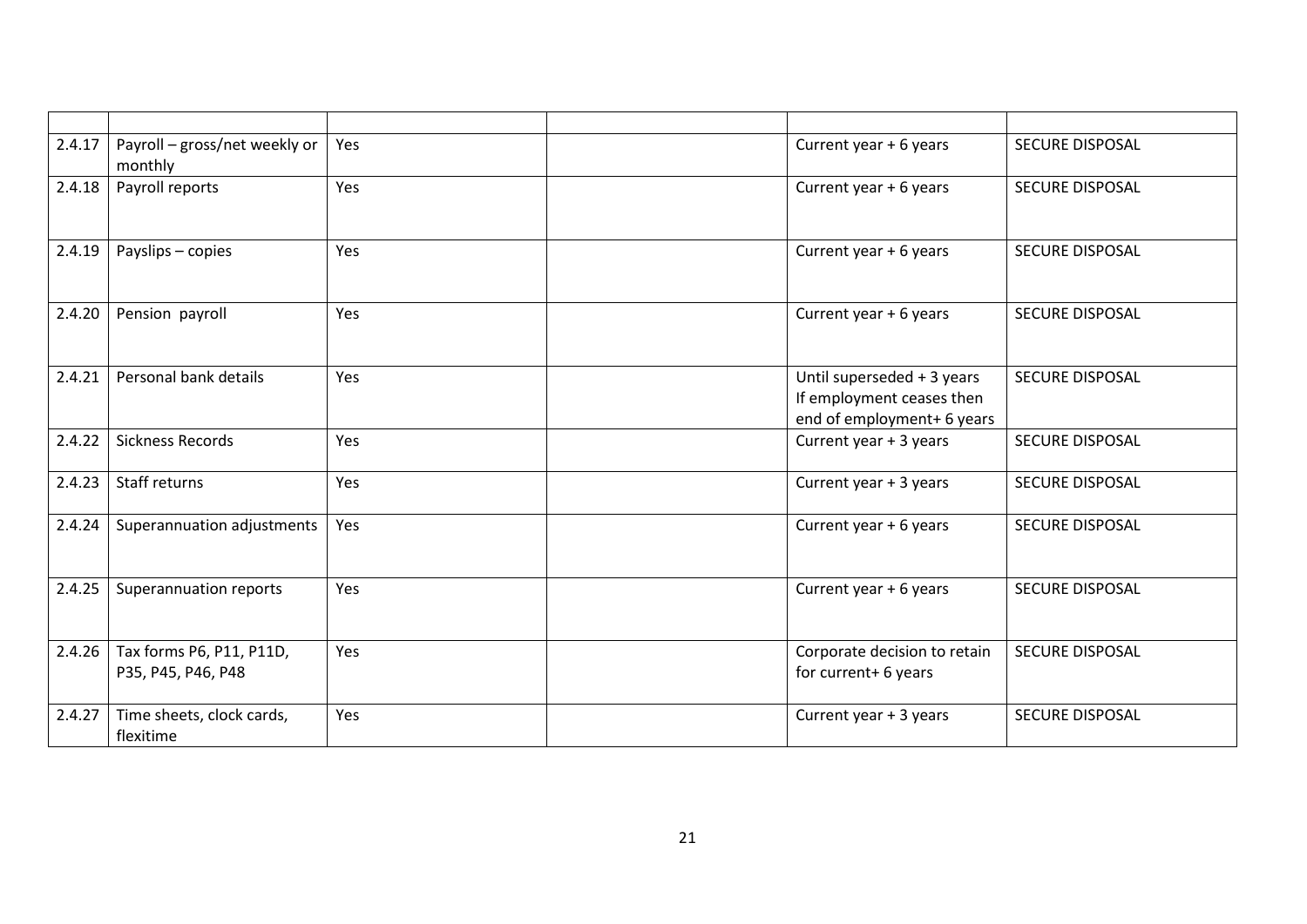|       | <b>2.5 Other Personnel Records</b>       |                               |                             |                                                                                                                                                                                                                                                                                                                                                                                                                                                            |                                          |  |  |  |
|-------|------------------------------------------|-------------------------------|-----------------------------|------------------------------------------------------------------------------------------------------------------------------------------------------------------------------------------------------------------------------------------------------------------------------------------------------------------------------------------------------------------------------------------------------------------------------------------------------------|------------------------------------------|--|--|--|
|       | <b>Record Type</b>                       | <b>Data Protection Issues</b> | <b>Statutory Provisions</b> | <b>Retention Period</b>                                                                                                                                                                                                                                                                                                                                                                                                                                    | Action at the end of the<br>records life |  |  |  |
| 2.5.1 | <b>Volunteer Personnel Records</b>       | Yes                           |                             | Any relevant papers relating<br>the engagement of<br>to<br>volunteers can be retained<br>(as per 2.1) but only for as<br>long as their engagement<br>with the school lasts.                                                                                                                                                                                                                                                                                | <b>SECURE DISPOSAL</b>                   |  |  |  |
| 2.5.2 | Governor / Trustee Records               | Yes                           |                             | Any relevant papers relating<br>to the engagement of<br>governors can be retained<br>(as per 2.1) but only for their<br>term of office plus 1 year.                                                                                                                                                                                                                                                                                                        | <b>SECURE DISPOSAL</b>                   |  |  |  |
| 2.5.3 | Third party workers, supply<br>staff etc | Yes                           |                             | The school should receive<br>written confirmation that all<br>checks<br>have<br>been<br>undertaken, but not copies<br>of the evidence, from the<br>employing<br>organisation.<br>Where copies of such<br>documents are received,<br>they must not be retained by<br>the school. The school may<br>retain a copy of the<br>identification<br>documents,<br>but these documents must<br>be destroyed when the<br>individual ceases working at<br>the school. | <b>SECURE DISPOSAL</b>                   |  |  |  |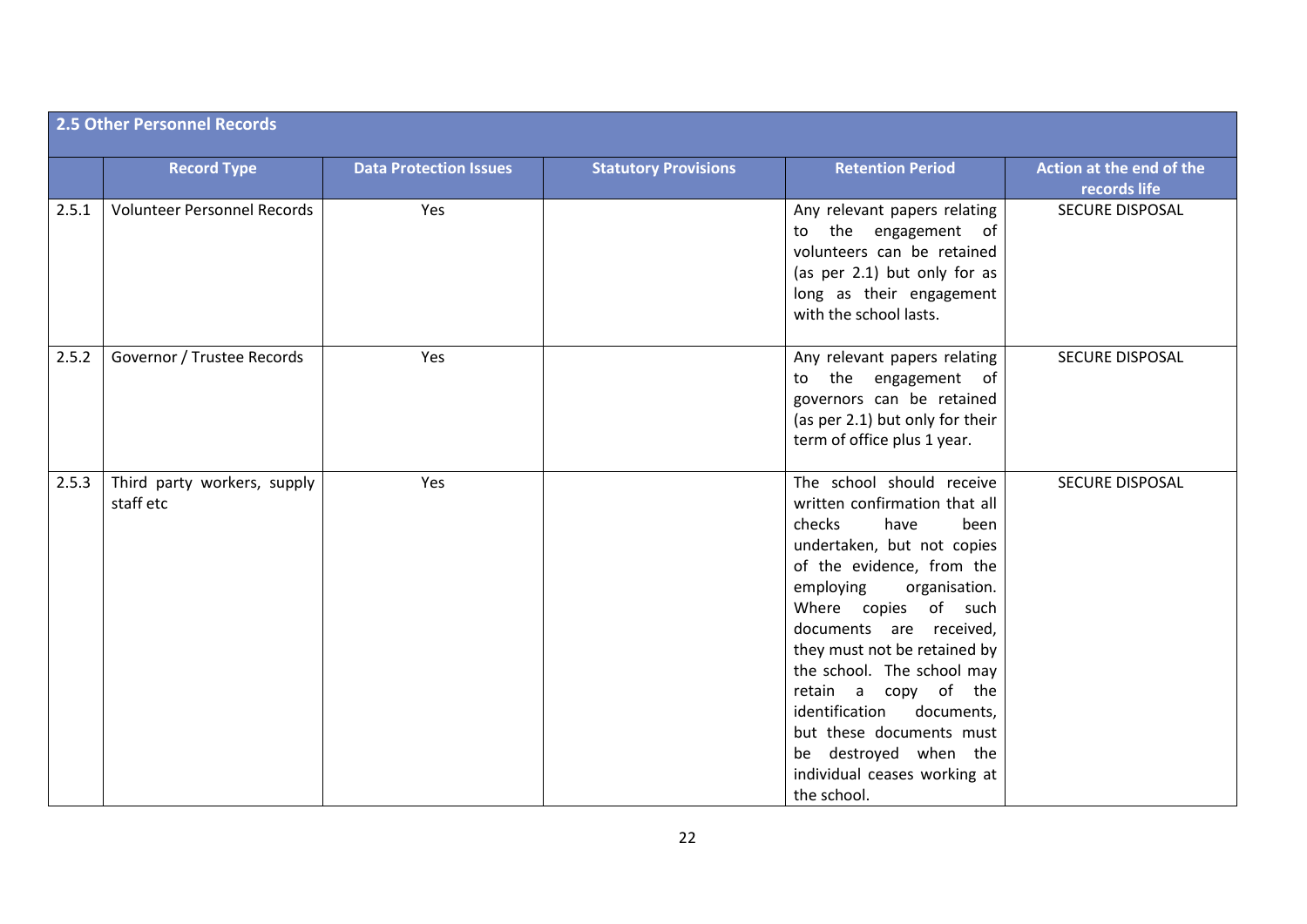# **Section 3: Financial Management of the School**

|       | 3.1 Risk Management & Insurance     |                               |                             |                                                |                                          |  |  |  |
|-------|-------------------------------------|-------------------------------|-----------------------------|------------------------------------------------|------------------------------------------|--|--|--|
|       | <b>Record Type</b>                  | <b>Data Protection Issues</b> | <b>Statutory Provisions</b> | <b>Retention Period</b>                        | Action at the end of the<br>records life |  |  |  |
| 3.1.1 | Employer's Liability Insurance   No |                               |                             | Closure of the school $+$ 40   SECURE DISPOSAL |                                          |  |  |  |
|       | Certificate                         |                               |                             | years                                          |                                          |  |  |  |

|       | 3.2 Asset Management                               |                               |                             |                         |                                          |  |  |  |  |
|-------|----------------------------------------------------|-------------------------------|-----------------------------|-------------------------|------------------------------------------|--|--|--|--|
|       | <b>Record Type</b>                                 | <b>Data Protection Issues</b> | <b>Statutory Provisions</b> | <b>Retention Period</b> | Action at the end of the<br>records life |  |  |  |  |
| 3.2.1 | Inventories of furniture and   No<br>equipment     |                               |                             | Current year + 6 years  | <b>SECURE DISPOSAL</b>                   |  |  |  |  |
| 3.2.2 | Burglary, theft and vandalism   No<br>report forms |                               |                             | Current year + 6 years  | <b>SECURE DISPOSAL</b>                   |  |  |  |  |

|       | 3.3 Accounts & Statements including Budget Management                                                                                                     |                               |                             |                                                            |                                          |  |  |  |  |
|-------|-----------------------------------------------------------------------------------------------------------------------------------------------------------|-------------------------------|-----------------------------|------------------------------------------------------------|------------------------------------------|--|--|--|--|
|       | <b>Record Type</b>                                                                                                                                        | <b>Data Protection Issues</b> | <b>Statutory Provisions</b> | <b>Retention Period</b>                                    | Action at the end of the<br>records life |  |  |  |  |
| 3.3.1 | <b>Annual Accounts</b>                                                                                                                                    | No.                           |                             | Current year + 6 years                                     | STANDARD DISPOSAL                        |  |  |  |  |
| 3.3.2 | Loans and grants managed by $\vert$<br>the school                                                                                                         | No                            |                             | Date of last payment on the<br>loan + 12 years then REVIEW | <b>SECURE DISPOSAL</b>                   |  |  |  |  |
| 3.3.3 | <b>Student Grant applications</b>                                                                                                                         | Yes                           |                             | Current year + 3 years                                     | <b>SECURE DISPOSAL</b>                   |  |  |  |  |
| 3.3.4 | All records relating to the   No<br>creation and management of<br>budgets including the Annual<br><b>Budget</b><br>statements<br>and<br>background papers |                               |                             | Life of the budget $+3$ years                              | <b>SECURE DISPOSAL</b>                   |  |  |  |  |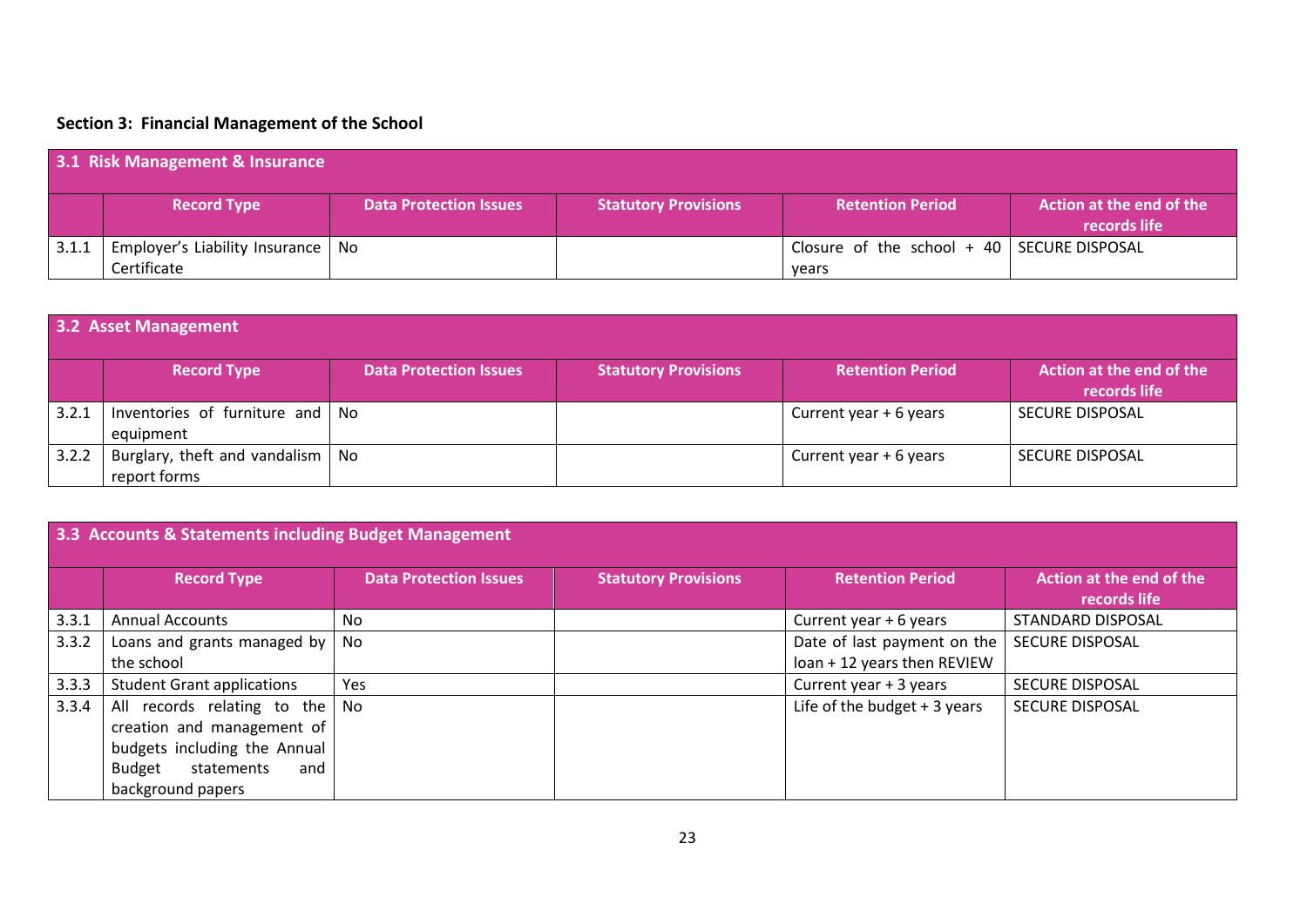| 3.3.5 | Invoices, receipts, order books   No |  | Current financial year + 6   SECURE DISPOSAL |  |
|-------|--------------------------------------|--|----------------------------------------------|--|
|       | and requisitions, delivery           |  | years                                        |  |
|       | notices                              |  |                                              |  |
| 3.3.6 | Records relating to the No           |  | Current financial year $+ 6$ SECURE DISPOSAL |  |
|       | collection and banking of            |  | vears                                        |  |
|       | monies                               |  |                                              |  |
| 3.3.7 | Records relating to the   No         |  | Current financial year $+ 6$ SECURE DISPOSAL |  |
|       | identification and collection of     |  | vears                                        |  |
|       | debt                                 |  |                                              |  |

| 3.4 Pupil Finance |                             |                               |                             |                                                 |                                          |  |  |  |
|-------------------|-----------------------------|-------------------------------|-----------------------------|-------------------------------------------------|------------------------------------------|--|--|--|
|                   | <b>Record Type</b>          | <b>Data Protection Issues</b> | <b>Statutory Provisions</b> | <b>Retention Period</b>                         | Action at the end of the<br>records life |  |  |  |
| 3.4.1             | Student grant applications  | Yes                           |                             | Current year + 3 years                          | <b>SECURE DISPOSAL</b>                   |  |  |  |
| 3.4.2             | Pupil Premium Grant records | Yes                           |                             | pupil<br>Date<br>leaves<br>provision $+6$ years | the   SECURE DISPOSAL                    |  |  |  |

|       | 3.5 Contract Management                                                               |                               |                             |                                        |                                          |  |  |  |  |
|-------|---------------------------------------------------------------------------------------|-------------------------------|-----------------------------|----------------------------------------|------------------------------------------|--|--|--|--|
|       | <b>Record Type</b>                                                                    | <b>Data Protection Issues</b> | <b>Statutory Provisions</b> | <b>Retention Period</b>                | Action at the end of the<br>records life |  |  |  |  |
| 3.5.1 | All records relating to the $\vert$ No<br>of<br>contracts<br>management<br>under seal |                               | Limitation Act 1980         | Last payment on contract +<br>12 years | <b>SECURE DISPOSAL</b>                   |  |  |  |  |
| 3.5.2 | All records relating to the<br>management of<br>contracts<br>under signature          | No                            | Limitation Act 1980         | Last payment on contract $+6$<br>years | <b>SECURE DISPOSAL</b>                   |  |  |  |  |
| 3.5.3 | relating to<br>the<br>Records<br>monitoring of contracts                              | No                            |                             | Current year + 2 years                 | <b>SECURE DISPOSAL</b>                   |  |  |  |  |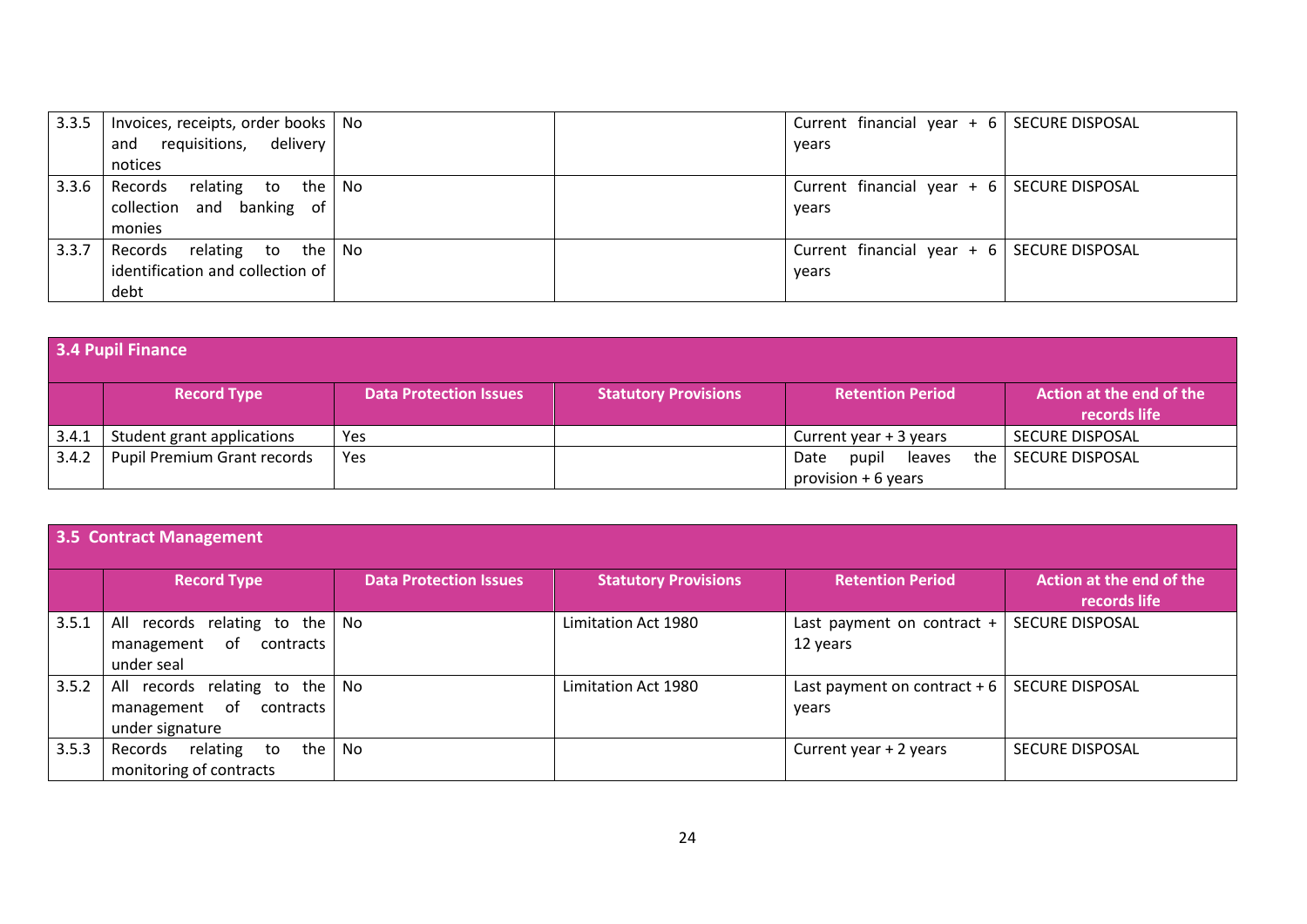|       | 3.56 School Fund                                     |                               |                             |                         |                                          |  |  |  |  |
|-------|------------------------------------------------------|-------------------------------|-----------------------------|-------------------------|------------------------------------------|--|--|--|--|
|       | <b>Record Type</b>                                   | <b>Data Protection Issues</b> | <b>Statutory Provisions</b> | <b>Retention Period</b> | Action at the end of the<br>records life |  |  |  |  |
| 3.6.1 | School fund - Cheque books                           | No                            |                             | Current year + 6 years  | <b>SECURE DISPOSAL</b>                   |  |  |  |  |
| 3.6.2 | School fund - Paying in books                        | No                            |                             | Current year + 6 years  | <b>SECURE DISPOSAL</b>                   |  |  |  |  |
| 3.6.3 | School fund - Ledger                                 | No                            |                             | Current year + 6 years  | <b>SECURE DISPOSAL</b>                   |  |  |  |  |
| 3.6.4 | School fund - Invoices                               | No                            |                             | Current year + 6 years  | <b>SECURE DISPOSAL</b>                   |  |  |  |  |
| 3.6.5 | School fund - Receipts                               | No                            |                             | Current year + 6 years  | <b>SECURE DISPOSAL</b>                   |  |  |  |  |
| 3.6.6 | fund<br>School<br>Bank I<br>$\overline{\phantom{m}}$ | No                            |                             | Current year + 6 years  | <b>SECURE DISPOSAL</b>                   |  |  |  |  |
|       | statements                                           |                               |                             |                         |                                          |  |  |  |  |
| 3.6.7 | School fund - Journey Books                          | No                            |                             | Current year + 6 years  | <b>SECURE DISPOSAL</b>                   |  |  |  |  |

| 3.7 School Meals Management |                                           |                               |                             |                         |                                          |  |  |  |
|-----------------------------|-------------------------------------------|-------------------------------|-----------------------------|-------------------------|------------------------------------------|--|--|--|
|                             | <b>Record Type</b>                        | <b>Data Protection Issues</b> | <b>Statutory Provisions</b> | <b>Retention Period</b> | Action at the end of the<br>records life |  |  |  |
| 3.7.1                       | Free School Meals Registers               | Yes                           |                             | Current year + 6 years  | <b>SECURE DISPOSAL</b>                   |  |  |  |
| 3.7.2                       | <b>School Meals Registers</b>             | Yes                           |                             | Current year + 3 years  | <b>SECURE DISPOSAL</b>                   |  |  |  |
| 3.7.3                       | School<br>Meals<br>Summary   No<br>Sheets |                               |                             | Current year + 3 years  | <b>SECURE DISPOSAL</b>                   |  |  |  |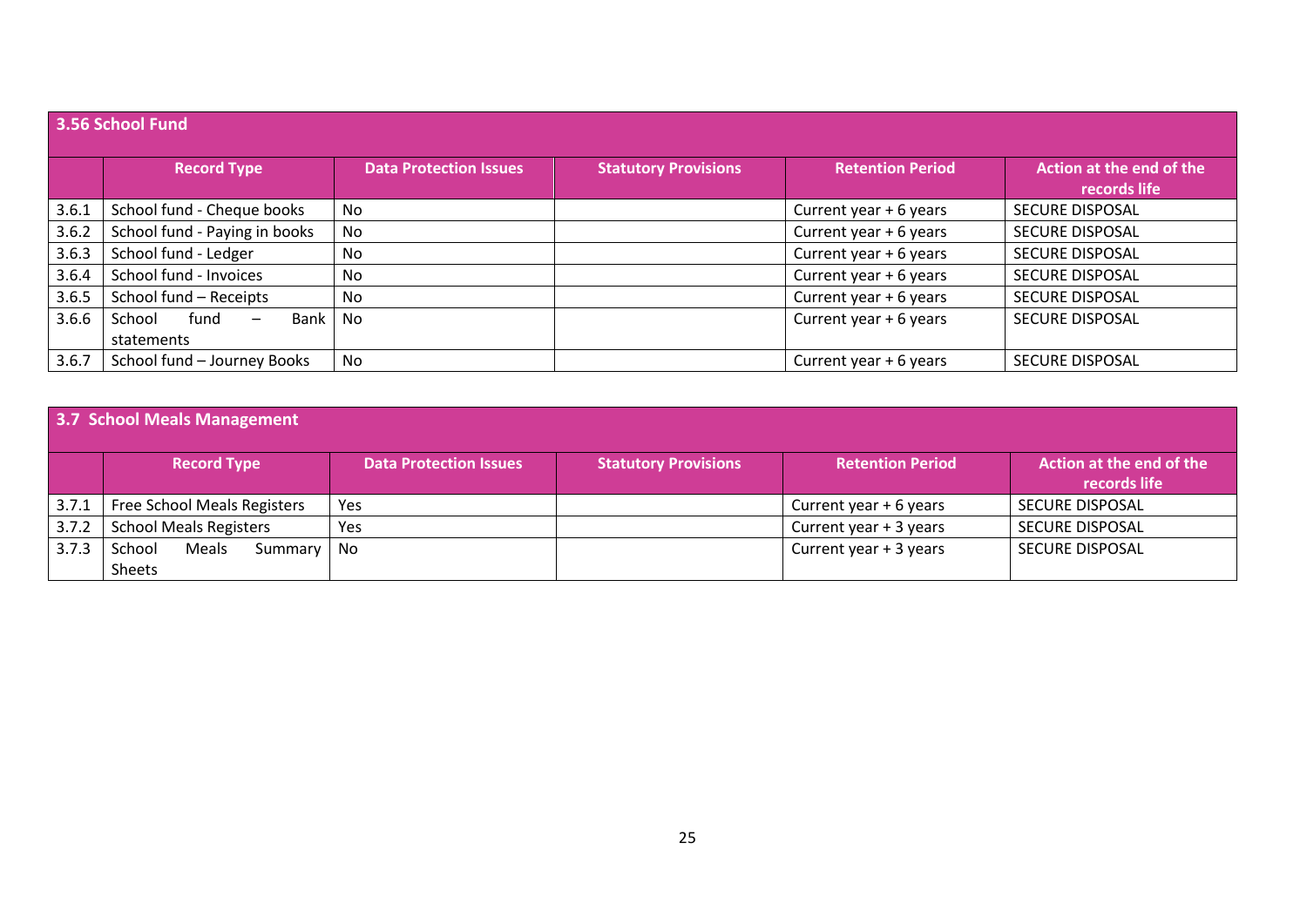# **Section 4: Property Management**

| 4.1 Health & Safety |                                                                                |                               |                                                                                                                                                                                                                                                                                                                                                                                                                                                                                                                    |                                       |                                          |  |  |
|---------------------|--------------------------------------------------------------------------------|-------------------------------|--------------------------------------------------------------------------------------------------------------------------------------------------------------------------------------------------------------------------------------------------------------------------------------------------------------------------------------------------------------------------------------------------------------------------------------------------------------------------------------------------------------------|---------------------------------------|------------------------------------------|--|--|
|                     | <b>Record Type</b>                                                             | <b>Data Protection Issues</b> | <b>Statutory Provisions</b>                                                                                                                                                                                                                                                                                                                                                                                                                                                                                        | <b>Retention Period</b>               | Action at the end of the<br>records life |  |  |
| 4.1.1               | Health<br>Safety<br>Policy<br>and<br>Statements                                | No                            |                                                                                                                                                                                                                                                                                                                                                                                                                                                                                                                    | Life of policy $+3$ years             | SECURE DISPOSAL                          |  |  |
| 4.1.2               | Health<br>Safety<br>Risk<br>and<br>Assessments                                 | No                            |                                                                                                                                                                                                                                                                                                                                                                                                                                                                                                                    | Life of Risk assessment $+3$<br>years | SECURE DISPOSAL                          |  |  |
| 4.1.3               | Accident Reporting (Adults and<br>Children<br>detailed<br>separately<br>below) | Yes                           | Social Security (Claims and<br>Payments) Regulations 1979<br>Regulation<br>25.<br>Social<br>Security Administration Act<br>1992 Section 8. Limitation<br>Act 1980<br>Social Security (Claims and<br>Payments) Regulations 1979<br>SI 1979 No 628<br>Social Security (Claims and<br>Payments) Regulations SI<br>1987 No 1968 Revokes all<br>but Part 1 of SI 19/9 No 628<br>Social Administration Act<br>1992<br>Section 8<br>Social Security (Claims and<br>Payments) Amendment (No<br>30 Regulations 1993 SI 1993 |                                       |                                          |  |  |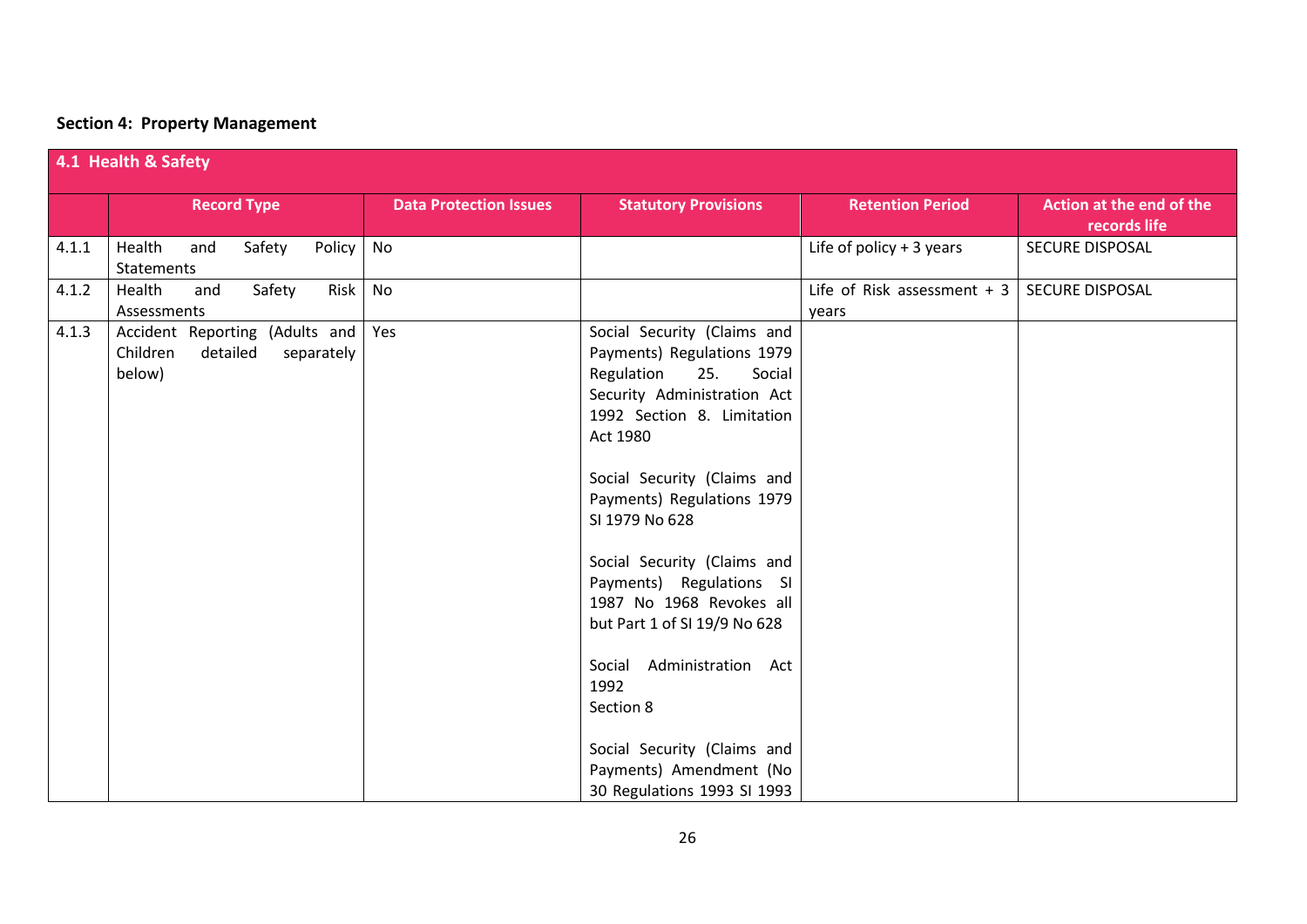|                                                         |     | No 2113                                             |                                                                                                                                                                                                                                                                                                                                                                      |                 |
|---------------------------------------------------------|-----|-----------------------------------------------------|----------------------------------------------------------------------------------------------------------------------------------------------------------------------------------------------------------------------------------------------------------------------------------------------------------------------------------------------------------------------|-----------------|
|                                                         |     | Allows the information to be<br>kept electronically |                                                                                                                                                                                                                                                                                                                                                                      |                 |
| Adults (Over 18 years of age at<br>time of incident)    | Yes |                                                     | The Accident Book-<br>BI 510 $-$ 3 years after last<br>entry in the book<br>This includes the new<br>format to be used from<br>1/1/04<br>This means that, if it takes 5<br>years to complete, the book<br>must be retained for4 a<br>further 3 years from the last<br>entry<br>Completed pages must be<br>kept secure with restricted<br>access. Data Protection Act | SECURE DISPOSAL |
|                                                         |     |                                                     | 2018 and GDPR                                                                                                                                                                                                                                                                                                                                                        |                 |
| Children (Under 18 years of age at<br>time of incident) | Yes |                                                     | The Accident Book-<br>BI 510 $-$ 3 years after last<br>entry in the book<br>This includes the new<br>format to be used from<br>1/1/04                                                                                                                                                                                                                                | SECURE DISPOSAL |
|                                                         |     |                                                     | This means that, if it takes 5<br>years to complete, the book                                                                                                                                                                                                                                                                                                        |                 |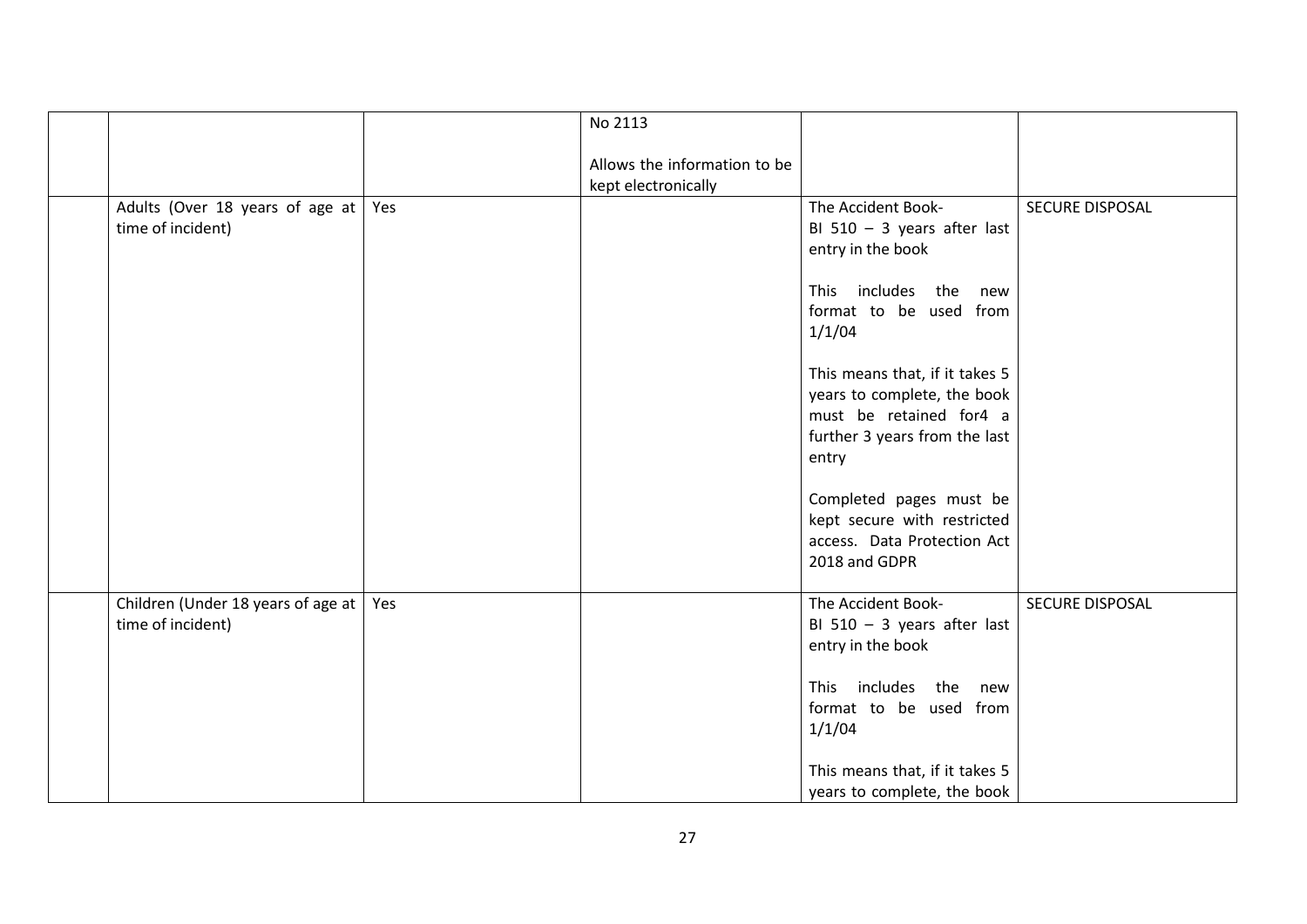|       |                                                                                                                                                                           |           |                                                                                                                                                                                                                                                                 | must be retained for4 a<br>further 3 years from the last<br>entry<br>Completed pages must be<br>kept secure with restricted<br>Data Protect Act<br>access.<br>2018 and GDPR |                        |
|-------|---------------------------------------------------------------------------------------------------------------------------------------------------------------------------|-----------|-----------------------------------------------------------------------------------------------------------------------------------------------------------------------------------------------------------------------------------------------------------------|-----------------------------------------------------------------------------------------------------------------------------------------------------------------------------|------------------------|
| 4.1.4 | Records relating to any reportable<br>death,<br>injury,<br>disease<br>or<br>dangerous occurrence (RIDDOR).<br>For more infor4mation see<br>http://www.hse.gove.uk/RIDDOR/ | Yes       | of<br>Reporting<br>Injuries,<br>Diseases and<br>Dangerous<br>Regulations<br><b>Occurrences</b><br>2013 SI 2013 No 1471<br>Regulation 12 (2)                                                                                                                     | Date of incident $+3$ years<br>provided that all records<br>relating the incident are<br>held on personnel file                                                             |                        |
| 4.1.5 | Control of Substances Hazardous<br>to Health (COSHH)                                                                                                                      | <b>No</b> | Control<br>Substances<br>of<br>Hazardous<br>Health<br>to<br>Regulations 2002. SI 2002 No<br>2677 Regulation 11; Records<br>kept under the 1994 and<br>1999 Regulations to be kept<br>as if the 2002 Regulations<br>not been<br>had<br>made.<br>Regulation 18(2) | Current year + 40 years                                                                                                                                                     | <b>SECURE DISPOSAL</b> |
| 4.1.6 | Process of monitoring of areas<br>where employees and persons are<br>likely to have become in contact<br>with asbestos                                                    | No        | Control of Asbestos at Work<br>Regulations 2012 SI 1012 No<br>632 Regulation 19                                                                                                                                                                                 | Last action $+40$ years                                                                                                                                                     | <b>SECURE DISPOSAL</b> |
| 4.1.7 | Process of monitoring of areas<br>where employees and persons are<br>likely to have become in contact                                                                     | No        | Radiation<br>lonising<br>The<br>Regulations 2017<br>SI 2017 No 1075                                                                                                                                                                                             | Last action + 50 years                                                                                                                                                      | SECURE DISPOSAL        |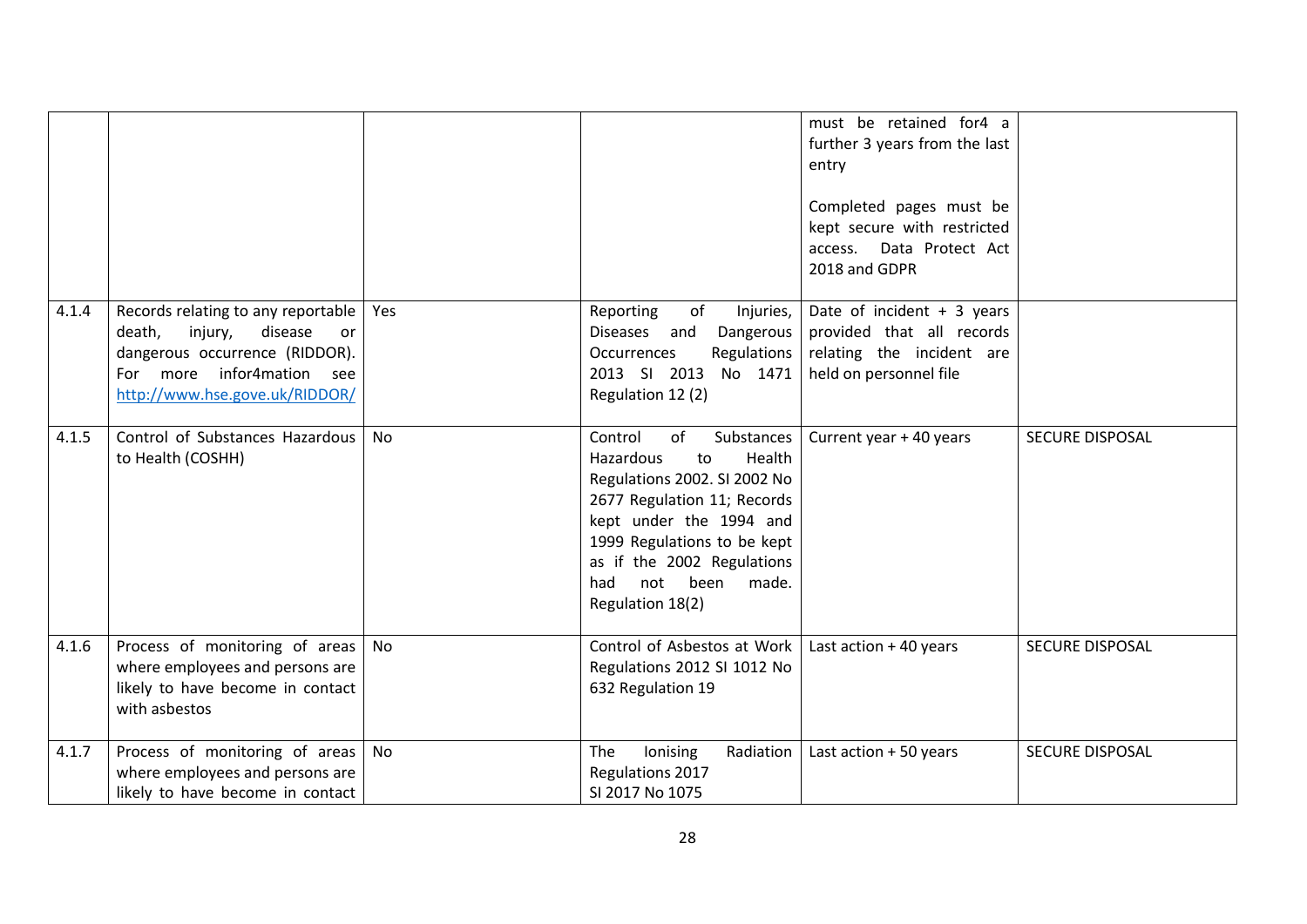|       | with radiation                                                                                                                                                                                    | Regulation 11                                                                                            |                                                      |                        |
|-------|---------------------------------------------------------------------------------------------------------------------------------------------------------------------------------------------------|----------------------------------------------------------------------------------------------------------|------------------------------------------------------|------------------------|
|       |                                                                                                                                                                                                   | As amended by SI 2018 No<br>390<br>Protective<br>Personal<br>Equipment (Enforcement)<br>Regulations 2018 |                                                      |                        |
| 4.1.8 | Fire precautions logbooks                                                                                                                                                                         |                                                                                                          | Current year + 6 years                               | <b>SECURE DISPOSAL</b> |
| 4.1.9 | Health and safety file to show   No<br>current state of building including<br>all alterations (wiring, plumbing,<br>building works etc), to be passed<br>on in the case of change of<br>ownership |                                                                                                          | Pass to new owner on sale<br>or transfer of building |                        |

|       | 4.2 Property Management                              |                               |                             |                                                                                                                                                              |                                          |  |  |  |
|-------|------------------------------------------------------|-------------------------------|-----------------------------|--------------------------------------------------------------------------------------------------------------------------------------------------------------|------------------------------------------|--|--|--|
|       | <b>Record Type</b>                                   | <b>Data Protection Issues</b> | <b>Statutory Provisions</b> | <b>Retention Period</b>                                                                                                                                      | Action at the end of the<br>records life |  |  |  |
| 4.2.1 | Title deeds of properties<br>belonging to the school | No                            |                             | PERMANENT<br>These should follow the<br>property unless the property<br>has been registered with the<br>Land Registry                                        |                                          |  |  |  |
| 4.2.2 | Plans of property belonging   No<br>to the school    |                               |                             | These should be retained<br>whilst the building belongs to<br>the school and should be<br>passed onto any new owners<br>if the building is leased or<br>sold |                                          |  |  |  |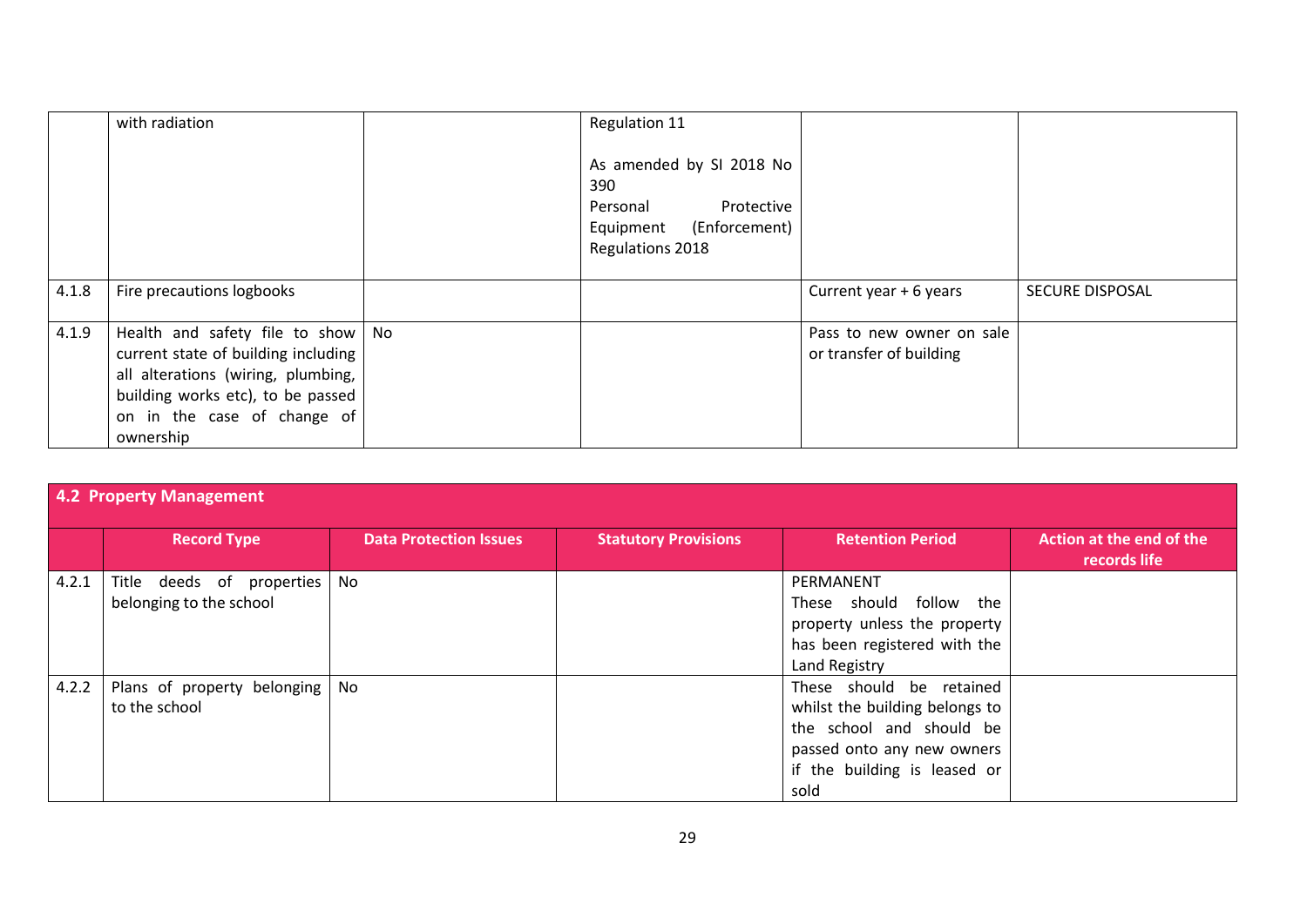| 4.2.3   | Leases of property leased by $\vert$ No |  | Expiry of lease + 6 years                    | SECURE DISPOSAL |
|---------|-----------------------------------------|--|----------------------------------------------|-----------------|
|         | or to the school                        |  |                                              |                 |
| $4.2.4$ | Records relating to the letting   No    |  | Current financial year $+ 6$ SECURE DISPOSAL |                 |
|         | of school premises                      |  | vears                                        |                 |

|       | 4.3 Maintenance                                                                                                                             |                               |                             |                                                                                                                                                               |                                          |  |  |  |
|-------|---------------------------------------------------------------------------------------------------------------------------------------------|-------------------------------|-----------------------------|---------------------------------------------------------------------------------------------------------------------------------------------------------------|------------------------------------------|--|--|--|
|       | <b>Record Type</b>                                                                                                                          | <b>Data Protection Issues</b> | <b>Statutory Provisions</b> | <b>Retention Period</b>                                                                                                                                       | Action at the end of the<br>records life |  |  |  |
| 4.3.1 | All records relating to the $\vert$ No<br>maintenance of the school<br>carried out by contractors                                           |                               |                             | These should be retained<br>whilst the building belongs to<br>the school and should be<br>passed on to any new owners<br>if the building is leased or<br>sold | <b>SECURE DISPOSAL</b>                   |  |  |  |
| 4.3.2 | All records relating to the   No<br>maintenance of the school<br>carried out by<br>school<br>including<br>employees<br>maintenance logbooks |                               |                             | These should be retained<br>whilst the building belongs to<br>the school and should be<br>passed on to any new owners<br>if the building is leased or<br>sold | <b>SECURE DISPOSAL</b>                   |  |  |  |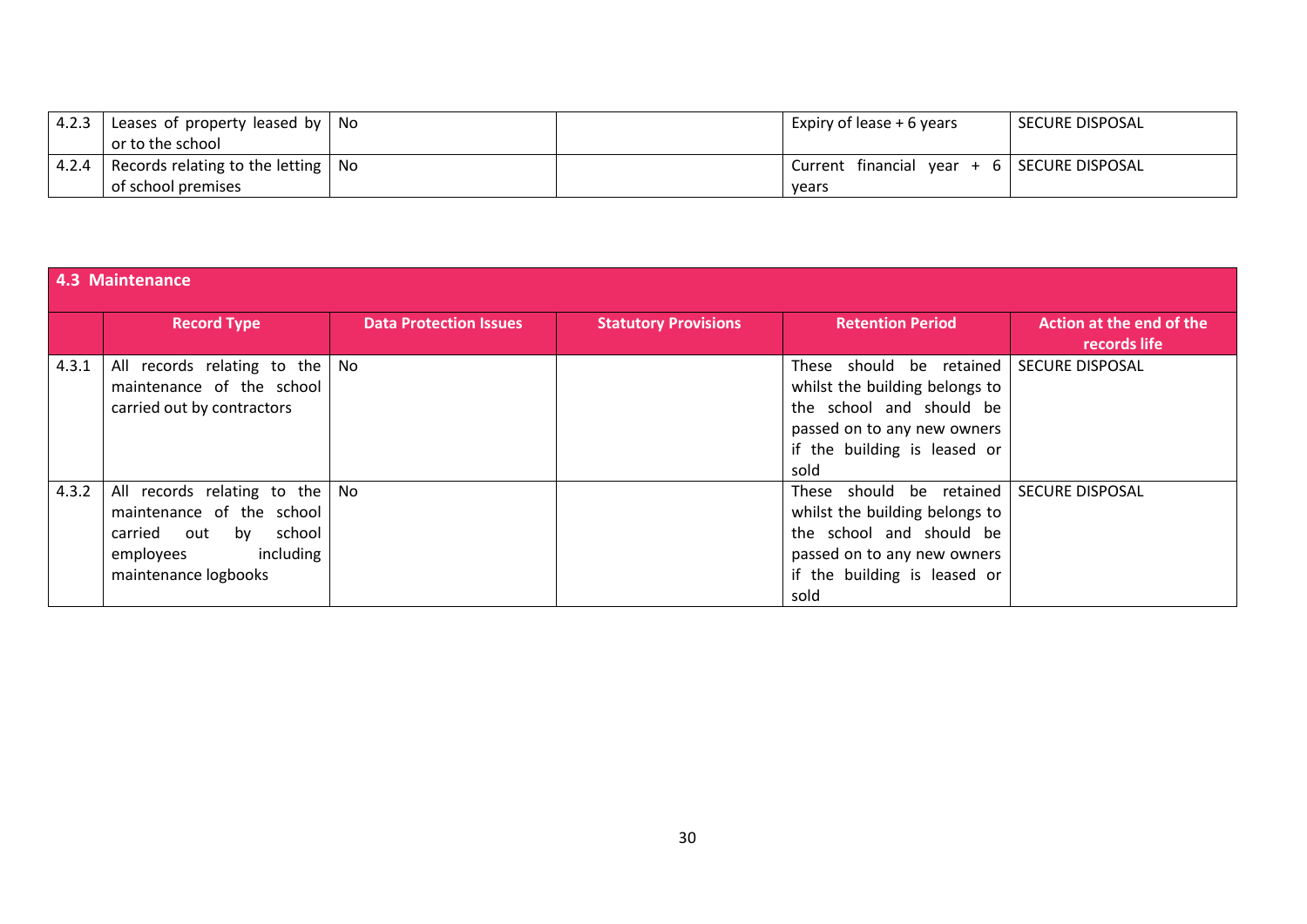#### **Section 5: Pupil Management**

Please note that any record containing pupil information may be subject to the requirements of IICSA. Schools should implement any instruction which has been received from IICSA. The instructions from IICSA will override any guidance given in this Retention Schedule. If any school is unsure about what records should be retained, they should seek the advice of their own local authority or take independent legal advice.

|       | 5.1 Pupil's Educational Record                                                                                         |                               |                                                                                                                                    |                                                               |                                                                                                                                                                                                                                                                                                                                                    |  |  |
|-------|------------------------------------------------------------------------------------------------------------------------|-------------------------------|------------------------------------------------------------------------------------------------------------------------------------|---------------------------------------------------------------|----------------------------------------------------------------------------------------------------------------------------------------------------------------------------------------------------------------------------------------------------------------------------------------------------------------------------------------------------|--|--|
|       | <b>Record Type</b>                                                                                                     | <b>Data Protection Issues</b> | <b>Statutory Provisions</b>                                                                                                        | <b>Retention Period</b>                                       | Action at the end of the<br>records life                                                                                                                                                                                                                                                                                                           |  |  |
| 5.1.1 | Pupil's<br><b>Educational Record</b><br>required by The Education<br>(Pupil Information) (England)<br>Regulations 2005 | Yes                           | The<br>Education<br>(Pupil<br>Information)<br>(England)<br>Regulations 2005 SI 2005 No.<br>1437<br>As amended by SI 2018 No<br>688 |                                                               |                                                                                                                                                                                                                                                                                                                                                    |  |  |
|       | Primary                                                                                                                |                               |                                                                                                                                    | the<br>whilst<br>Retain<br>child<br>remains at primary school | The files should follow the<br>pupil when he/she leaves the<br>primary school. This will<br>include:<br>• To another primary school<br>To a secondary school<br>$\bullet$<br>• To a pupil referral unit<br>• To an independent school<br>• Moving abroad<br>For those pupils moving to<br>home schooling the file<br>should be returned to the LA. |  |  |
|       | Secondary                                                                                                              |                               | Limitation Act 1980 (Section<br>2)                                                                                                 | Date of Birth of the pupil + 25<br>vears                      | <b>REVIEW</b>                                                                                                                                                                                                                                                                                                                                      |  |  |
| 5.1.2 | Examination Results - Pupil<br>Copies                                                                                  | Yes                           |                                                                                                                                    |                                                               |                                                                                                                                                                                                                                                                                                                                                    |  |  |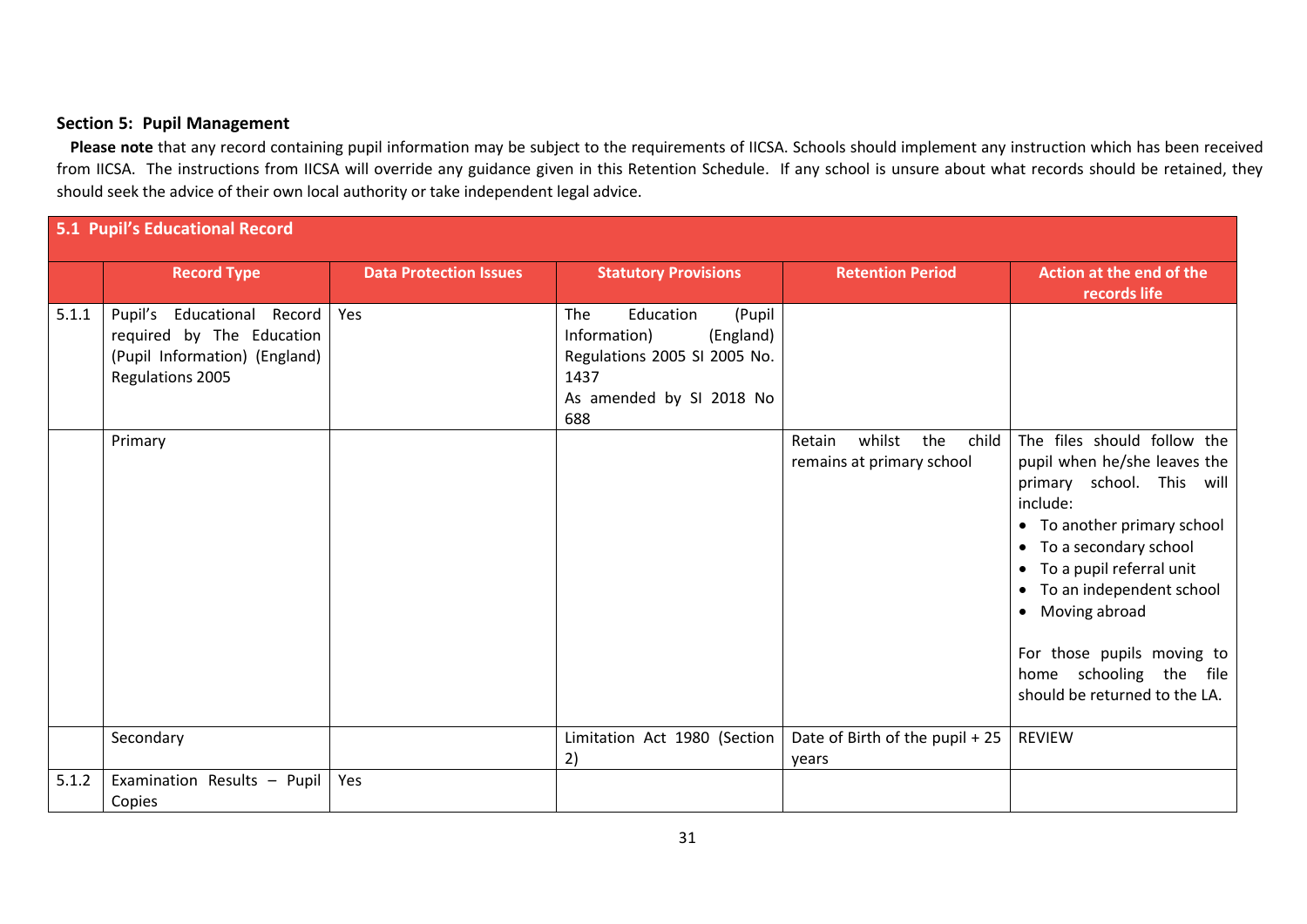|       | Public<br>Internal                                     |     |                                                                                                                                                                                                                                            | This information should be<br>added to the pupil file<br>This information should be<br>added to the pupil file                                                                                                                                                                                                                                                                                | All uncollected certificates<br>should be returned to the<br>after<br>examination<br>board<br>reasonable<br>attempts<br>to<br>contact the pupil have failed |
|-------|--------------------------------------------------------|-----|--------------------------------------------------------------------------------------------------------------------------------------------------------------------------------------------------------------------------------------------|-----------------------------------------------------------------------------------------------------------------------------------------------------------------------------------------------------------------------------------------------------------------------------------------------------------------------------------------------------------------------------------------------|-------------------------------------------------------------------------------------------------------------------------------------------------------------|
| 5.1.3 | Child Protection information<br>held on pupil file     | Yes | "Keeping children safe in<br>education Statutory guidance<br>for schools and colleges<br>2018"; "Working together to<br>safeguard children. A guide<br>to inter-agency working to<br>safeguard and promote the<br>welfare of children 2018 | If any records relating to child<br>protection issues are placed<br>on the pupil file, it should be<br>in a sealed envelope and then<br>retained for the same period<br>as the pupil file. Note: these<br>records will be subject to any<br>instruction given by IICSA                                                                                                                        | SECURE DISPOSAL - these<br>records MUST be shredded                                                                                                         |
| 5.1.4 | Child Protection information<br>held in separate files | Yes | "Keeping children safe in<br>education Statutory guidance<br>for schools and colleges<br>2018"; "Working together to<br>safeguard children. A guide<br>to inter-agency working to<br>safeguard and promote the<br>welfare of children 2018 | DOB of the child $+25$ years<br>then review. This retention<br>period<br>agreed<br>was<br>-in<br>with<br>consultation<br>the<br>Safeguarding Children Group<br>on the understanding that the<br>principal<br>of<br>copy<br>this<br>information will be found on<br>the Local Authority Social<br>Services record. Note: These<br>records will be subject to any<br>instruction given by IICSA | SECURE DISPOSAL - these<br>records MUST be shredded                                                                                                         |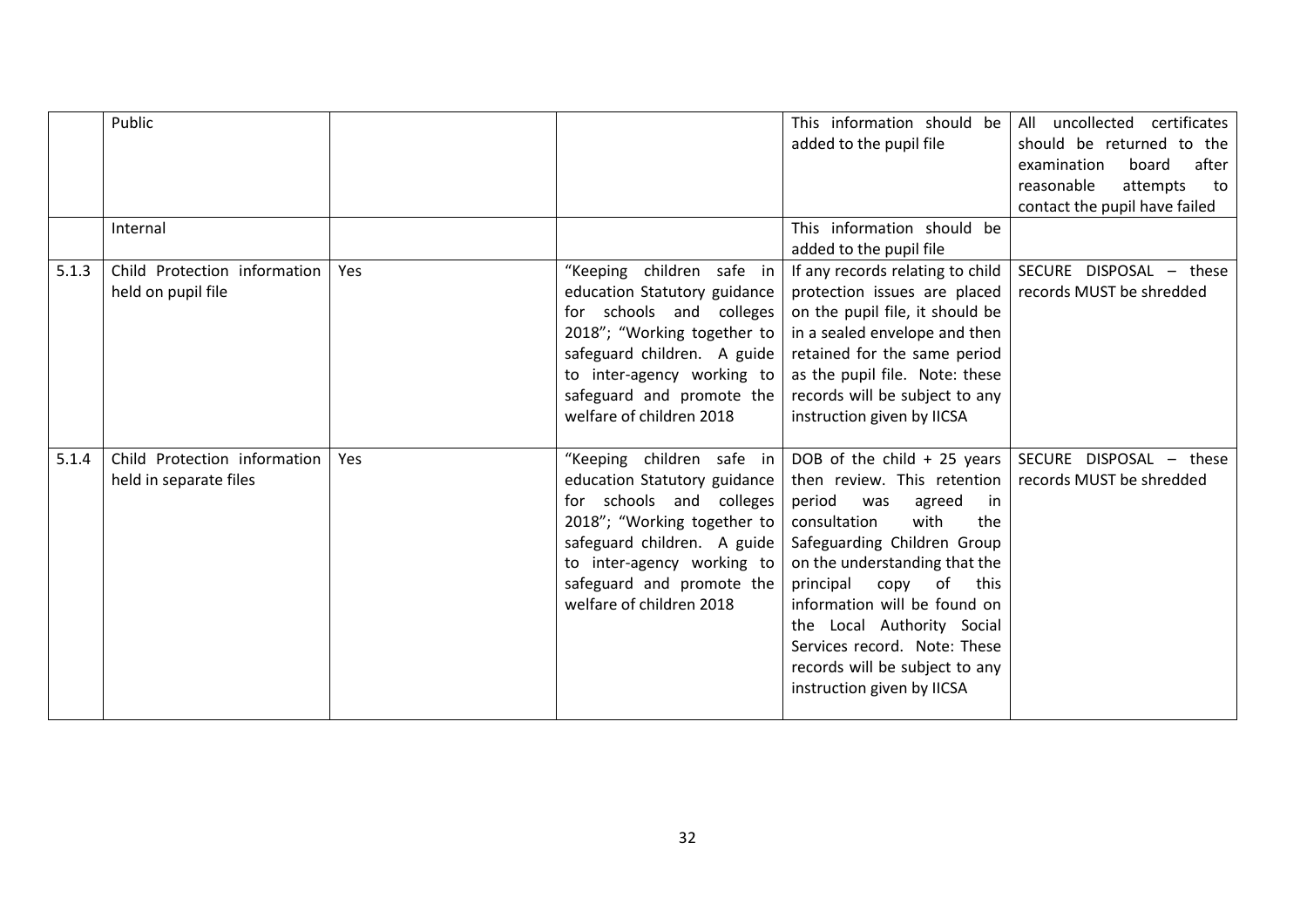# **5.2 Attendance**

|       | <b>Record Type</b>                                                        | <b>Data Protection Issues</b> | <b>Statutory Provisions</b>                                                                                                                                     | <b>Retention Period</b>                                                                                                                                        | Action at the end of the<br>records life |
|-------|---------------------------------------------------------------------------|-------------------------------|-----------------------------------------------------------------------------------------------------------------------------------------------------------------|----------------------------------------------------------------------------------------------------------------------------------------------------------------|------------------------------------------|
| 5.2.1 | <b>Attendance Registers</b>                                               | Yes                           | School<br>attendance:<br>advice<br>for<br>Departmental<br>maintained<br>schools,<br>independent  <br>academies<br>schools and local authorities<br>October 2014 | Every entry in the attendance   SECURE DISPOSAL<br>register must be preserved<br>for a period of three years<br>after the date on which the<br>entry was made. |                                          |
| 5.2.2 | Correspondence relating to<br>any absence (authorised or<br>unauthorised) | Potential                     | Education Act 1996 Section 7                                                                                                                                    | Current academic year + 2<br>vears                                                                                                                             | <b>SECURE DISPOSAL</b>                   |

|       | <b>5.3 Special Educational Needs</b>                                                                                                                                                                       |                               |                                                                                                          |                                                                                                                                                                                                                                                                                               |                                          |  |  |  |
|-------|------------------------------------------------------------------------------------------------------------------------------------------------------------------------------------------------------------|-------------------------------|----------------------------------------------------------------------------------------------------------|-----------------------------------------------------------------------------------------------------------------------------------------------------------------------------------------------------------------------------------------------------------------------------------------------|------------------------------------------|--|--|--|
|       | <b>Record Type</b>                                                                                                                                                                                         | <b>Data Protection Issues</b> | <b>Statutory Provisions</b>                                                                              | <b>Retention Period</b>                                                                                                                                                                                                                                                                       | Action at the end of the<br>records life |  |  |  |
| 5.3.1 | Special Educational Needs Yes<br>files, reviews and Health and<br>Care Plan, including advice<br>and information provided to<br>parents regarding educational<br>accessibility<br>and<br>needs<br>strategy |                               | Children and Family's Act<br>Special Educational<br>2014:<br>Needs and Disability Act 2001<br>Section 14 | Date of birth of the pupil $+31$ SECURE DISPOSAL<br>years (Education, Health and<br>Care Plan is valid until the<br>individual reaches the age of<br>25 years $-$ the retention<br>period adds an additional 6<br>years from the end of the<br>plan in line with the<br><b>Limitation Act</b> |                                          |  |  |  |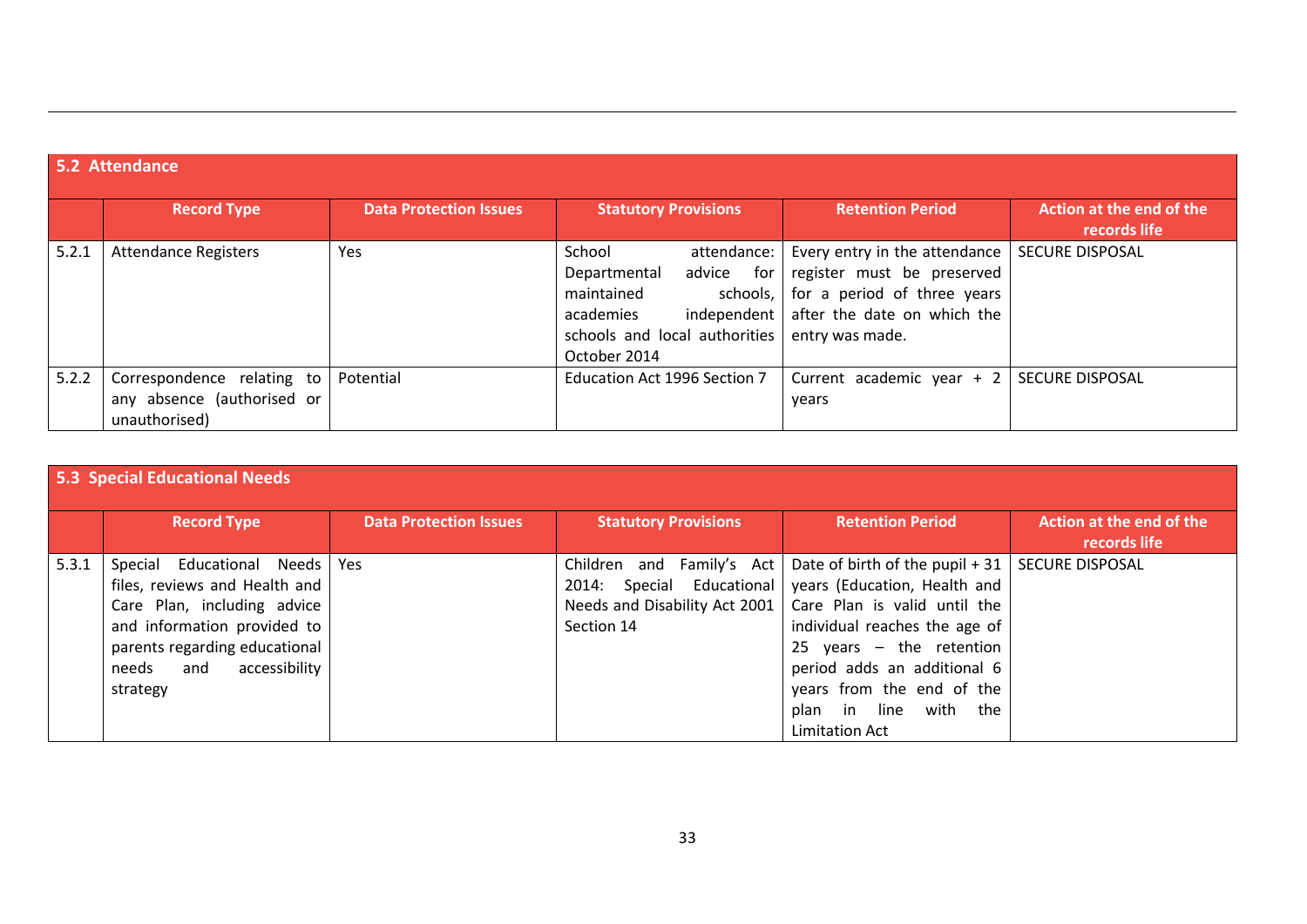# **Section 6: Curriculum Management**

|       | 6.1 Statistics and Management Information   |                               |                             |                                                                                                                                                                                                                                                                                                                                                 |                                          |  |  |  |
|-------|---------------------------------------------|-------------------------------|-----------------------------|-------------------------------------------------------------------------------------------------------------------------------------------------------------------------------------------------------------------------------------------------------------------------------------------------------------------------------------------------|------------------------------------------|--|--|--|
|       | <b>Record Type</b>                          | <b>Data Protection Issues</b> | <b>Statutory Provisions</b> | <b>Retention Period</b>                                                                                                                                                                                                                                                                                                                         | Action at the end of the<br>records life |  |  |  |
| 6.1.1 | Curriculum returns                          | <b>No</b>                     |                             | Current year + 3 years                                                                                                                                                                                                                                                                                                                          | <b>SECURE DISPOSAL</b>                   |  |  |  |
| 6.1.2 | Examination Results (Schools<br>Copy)       | Yes                           |                             | Current year + 6 years                                                                                                                                                                                                                                                                                                                          | <b>SECURE DISPOSAL</b>                   |  |  |  |
|       | SATS records -                              | Yes                           |                             |                                                                                                                                                                                                                                                                                                                                                 |                                          |  |  |  |
|       | Results                                     |                               |                             | The SATS results should be<br>recorded on the pupil's<br>educational file and will<br>therefore be retained until<br>the pupil reaches the age of<br>25 years. The school may wish<br>to keep a composite record of<br>all the whole year SAT's<br>results. These could be kept<br>for current year $+ 6$ years to<br>allow suitable comparison | <b>SECURE DISPOSAL</b>                   |  |  |  |
|       | <b>Examination Papers</b>                   |                               |                             | The<br>examination<br>papers<br>should be kept until any<br>appeals/validation process is<br>complete                                                                                                                                                                                                                                           | <b>SECURE DISPOSAL</b>                   |  |  |  |
| 6.1.3 | Published Admission Number<br>(PAN) Reports | Yes                           |                             | Current year + 6 years                                                                                                                                                                                                                                                                                                                          | <b>SECURE DISPOSAL</b>                   |  |  |  |
| 6.1.4 | Value Added and Contextual<br>Data          | Yes                           |                             | Current year + 6 years                                                                                                                                                                                                                                                                                                                          | SECURE DISPOSAL                          |  |  |  |
| 6.1.5 | Self-Evaluation forms                       | Yes                           |                             | Current year + 6 years                                                                                                                                                                                                                                                                                                                          | SECURE DISPOSAL                          |  |  |  |
| 6.1.6 | <b>Internal Moderation</b>                  | Yes                           |                             | Academic year + 1 academic<br>vear                                                                                                                                                                                                                                                                                                              | <b>SECURE DISPOSAL</b>                   |  |  |  |
| 6.1.7 | <b>External Moderation</b>                  | Yes                           |                             | Until superseded                                                                                                                                                                                                                                                                                                                                | <b>SECURE DISPOSAL</b>                   |  |  |  |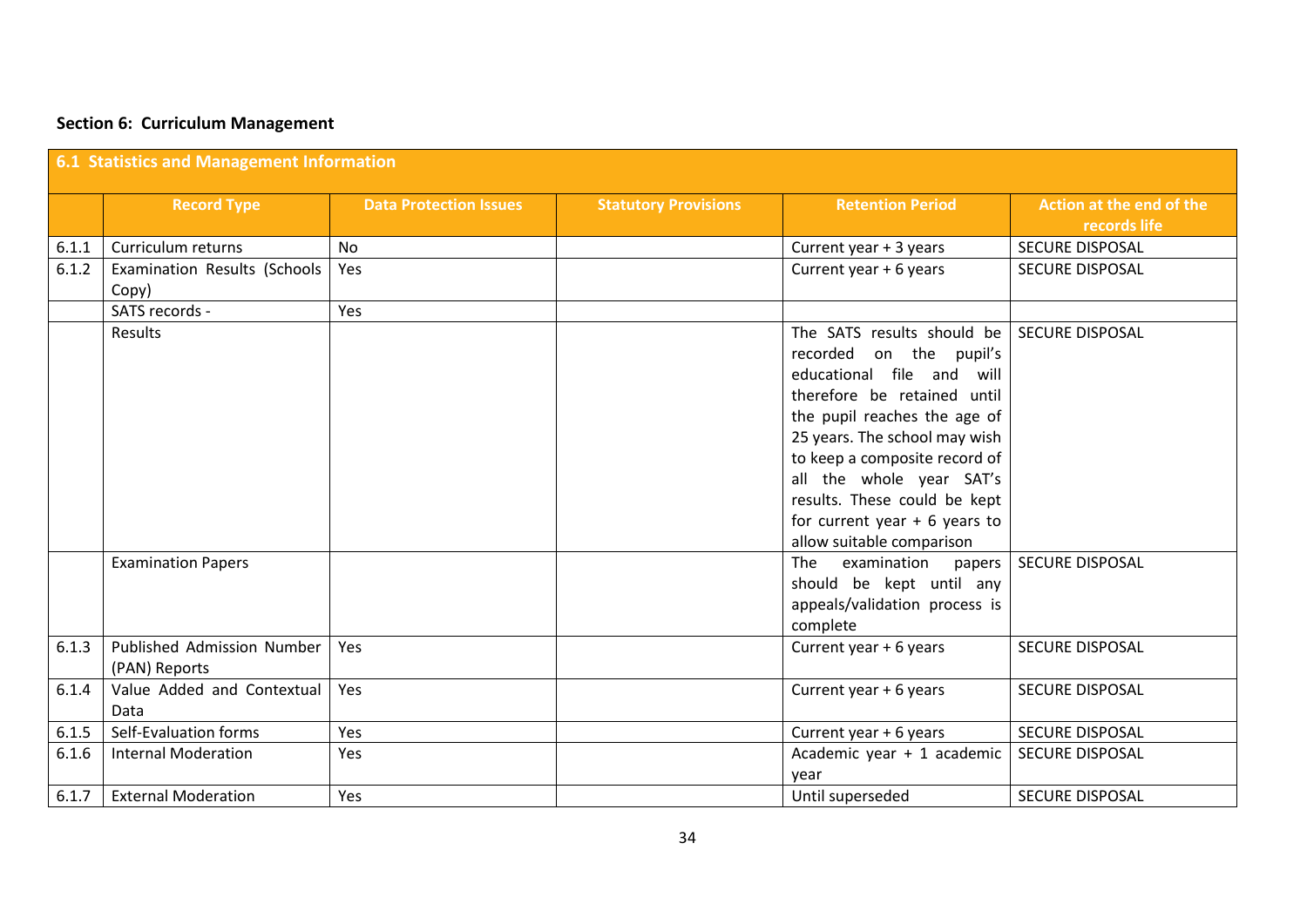|       | 6.2 Implementation of Curriculum |                               |                             |                               |                                          |  |  |  |
|-------|----------------------------------|-------------------------------|-----------------------------|-------------------------------|------------------------------------------|--|--|--|
|       | <b>Record Type</b>               | <b>Data Protection Issues</b> | <b>Statutory Provisions</b> | <b>Retention Period</b>       | Action at the end of the<br>records life |  |  |  |
| 6.2.1 | <b>Schemes of Work</b>           | No                            |                             | Current Year + 1 year         | It may be appropriate to                 |  |  |  |
| 6.2.2 | Timetable                        | No                            |                             | Current Year + 1 year         | review these records at the              |  |  |  |
| 6.2.3 | <b>Class Record Books</b>        | No                            |                             | Current Year + 1 year         | end of each year and allocate            |  |  |  |
| 6.2.4 | Mark Books                       | No                            |                             | Current Year + 1 year         | a further retention period or            |  |  |  |
| 6.2.5 | Record of Homework set           | No                            |                             | Current Year + 1 year         | <b>SECURE DISPOSAL</b>                   |  |  |  |
| 6.2.6 | Pupil's Work                     | No                            |                             | Where possible pupil's work   | <b>SECURE DISPOSAL</b>                   |  |  |  |
|       |                                  |                               |                             | should be returned to the     |                                          |  |  |  |
|       |                                  |                               |                             | pupil at the end of the       |                                          |  |  |  |
|       |                                  |                               |                             | academic year. If this is not |                                          |  |  |  |
|       |                                  |                               |                             | the school's policy, then     |                                          |  |  |  |
|       |                                  |                               |                             | current year $+1$ year        |                                          |  |  |  |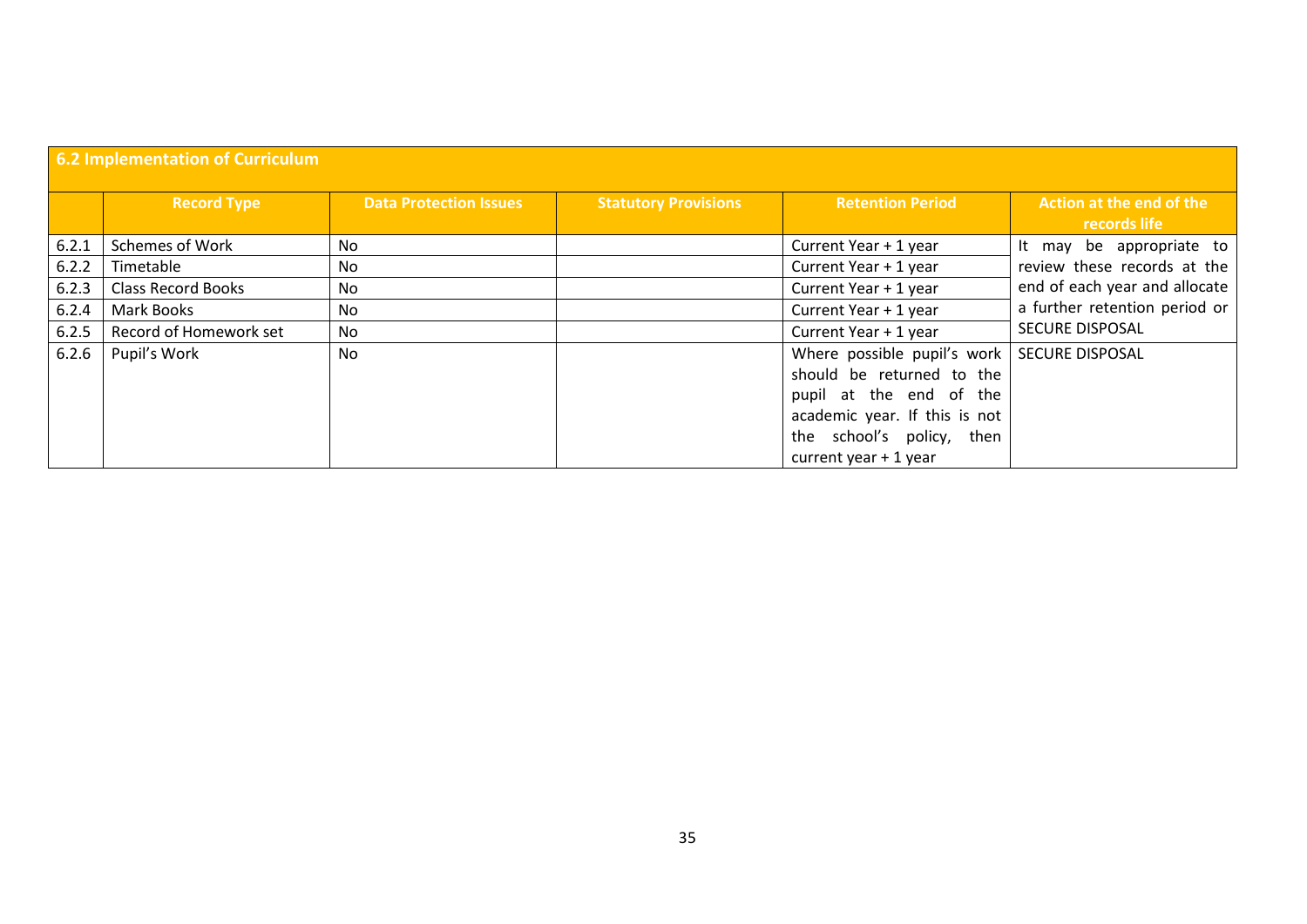#### **Section 7: Extra Curricular Activities**

|       | 7.1 Educational Visits outside the Classroom                                             |                               |                                    |                                                                                                                                                                                                                                                                                                                                                                                                                      |                                          |  |  |
|-------|------------------------------------------------------------------------------------------|-------------------------------|------------------------------------|----------------------------------------------------------------------------------------------------------------------------------------------------------------------------------------------------------------------------------------------------------------------------------------------------------------------------------------------------------------------------------------------------------------------|------------------------------------------|--|--|
|       | <b>Record Type</b>                                                                       | <b>Data Protection Issues</b> | <b>Statutory Provisions</b>        | <b>Retention Period</b>                                                                                                                                                                                                                                                                                                                                                                                              | Action at the end of the<br>records life |  |  |
| 7.1.1 | Parental consent forms for<br>school trips where there has<br>been no major incident     | Yes                           |                                    | Although the consent forms<br>could be retained for DOB +<br>22 years, the school may wish<br>to complete a risk assessment<br>to assess whether the forms<br>are likely to required and<br>could make a decision to<br>dispose of the consent forms<br>at the end of the trip (or at<br>the end of the academic<br>year). This is a pragmatic<br>approach and if in doubt the<br>school should seek legal<br>advice |                                          |  |  |
| 7.1.2 | Parental permission slips for<br>school trips - where there has<br>been a major incident | Yes                           | Limitation Act 1980 (Section<br>2) | DOB of the pupil involved in<br>the incident $+25$ years. The<br>permission slips for all the<br>pupils on the trip need to be<br>retained to show the rules<br>had been followed for all<br>pupils                                                                                                                                                                                                                  |                                          |  |  |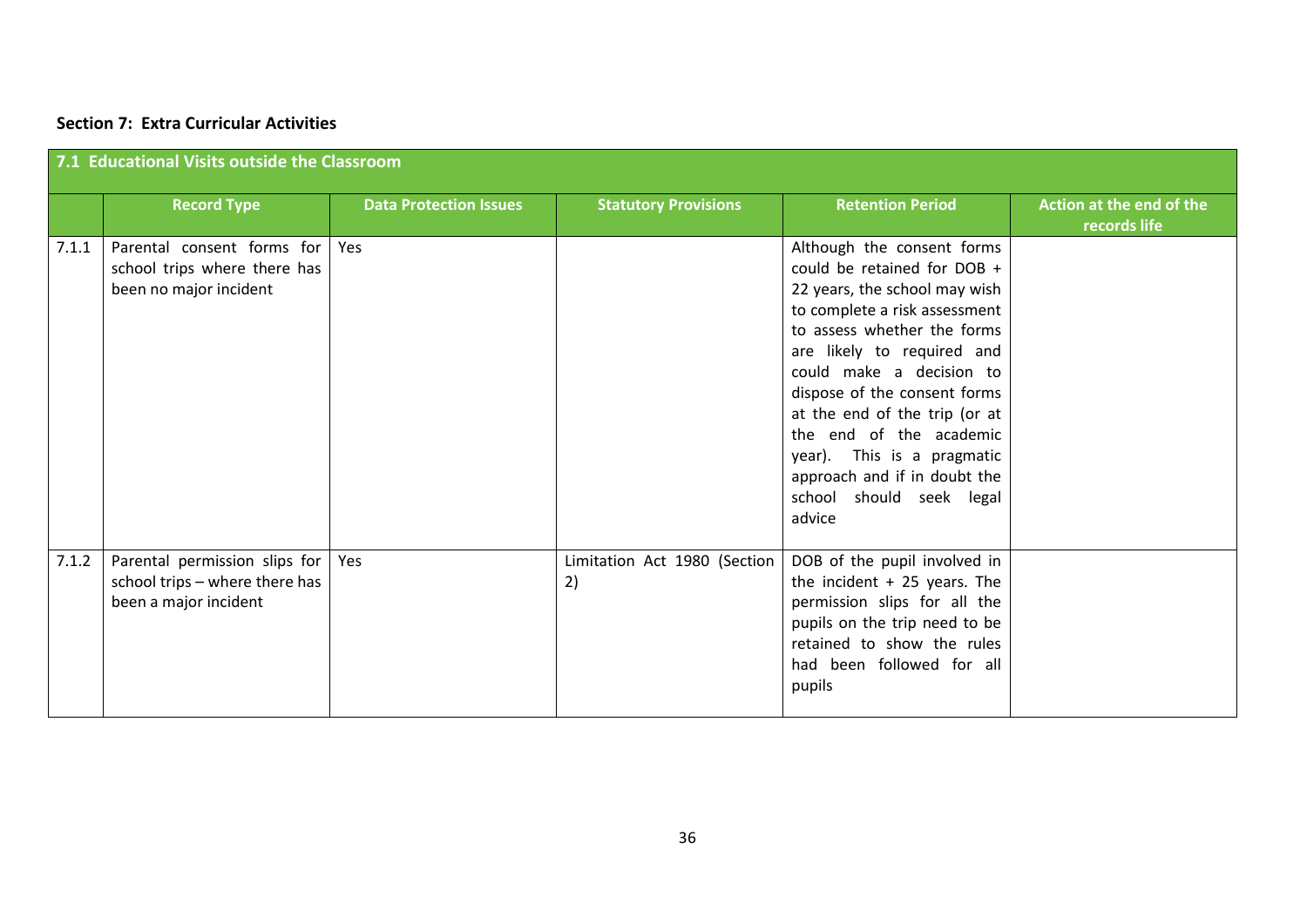|       | 7.2 Family Liaison Officers and Home School Liaison Assistants                                                            |                               |                             |                                                                             |                                          |  |  |  |
|-------|---------------------------------------------------------------------------------------------------------------------------|-------------------------------|-----------------------------|-----------------------------------------------------------------------------|------------------------------------------|--|--|--|
|       | <b>Record Type</b>                                                                                                        | <b>Data Protection Issues</b> | <b>Statutory Provisions</b> | <b>Retention Period</b>                                                     | Action at the end of the<br>records life |  |  |  |
| 7.2.1 | Day Books                                                                                                                 | Yes                           |                             | Current year $+2$ years then<br>review                                      | <b>SECURE DISPOSAL</b>                   |  |  |  |
| 7.2.2 | Reports for outside agencies<br>- where the report has been<br>included on the case file<br>created by the outside agency | Yes                           |                             | Whilst child is attending<br>school and then destroy                        | <b>SECURE DISPOSAL</b>                   |  |  |  |
| 7.2.3 | <b>Referral Forms</b>                                                                                                     | Yes                           |                             | While the referral is current                                               | <b>SECURE DISPOSAL</b>                   |  |  |  |
| 7.2.4 | Contact data sheets                                                                                                       | Yes                           |                             | Current year then review, if<br>contact is no longer active<br>then destroy | <b>SECURE DISPOSAL</b>                   |  |  |  |
| 7.2.5 | Contact database entries                                                                                                  | Yes                           |                             | Current year then review, if<br>contact is no longer active<br>then destroy | <b>SECURE DISPOSAL</b>                   |  |  |  |
| 7.2.6 | <b>Group Registers</b>                                                                                                    | Yes                           |                             | Current year + 2 years                                                      | <b>SECURE DISPOSAL</b>                   |  |  |  |

| 7.3 Parent Teacher Associations and Alumni Associations |                                                                                                                 |                               |                             |                                                         |                                          |  |  |
|---------------------------------------------------------|-----------------------------------------------------------------------------------------------------------------|-------------------------------|-----------------------------|---------------------------------------------------------|------------------------------------------|--|--|
|                                                         | <b>Record Type</b>                                                                                              | <b>Data Protection Issues</b> | <b>Statutory Provisions</b> | <b>Retention Period</b>                                 | Action at the end of the<br>records life |  |  |
| 7.3.1                                                   | Records relating the creation<br>and management of Parent<br>Teacher Associations and/or<br>Alumni Associations |                               |                             | Current year $+ 6$ years then SECURE DISPOSAL<br>review |                                          |  |  |